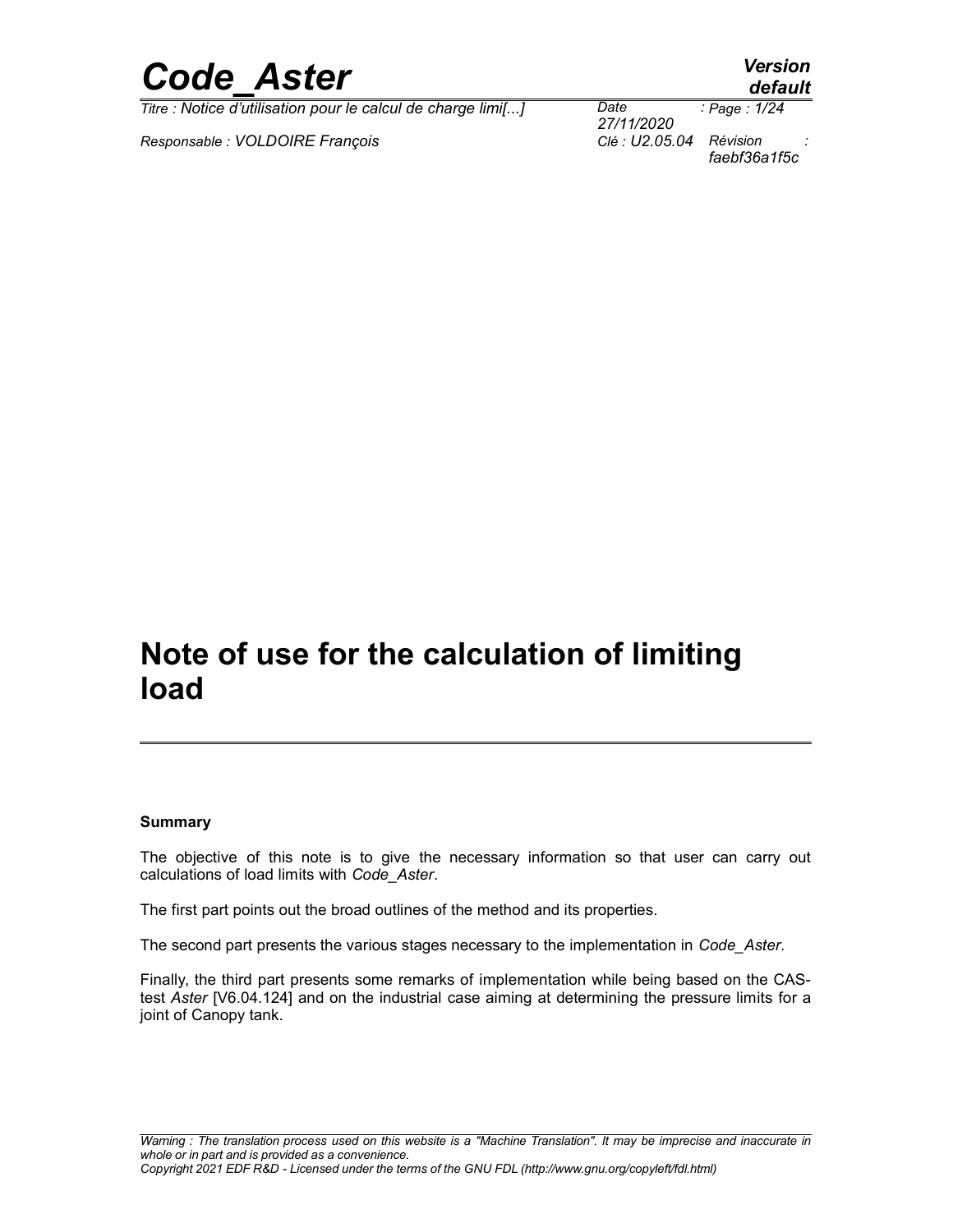*Titre : Notice d'utilisation pour le calcul de charge limi[...] Date :*

*Responsable : VOLDOIRE François Clé : U2.05.04 Révision :*

*Warning : The translation process used on this website is a "Machine Translation". It may be imprecise and inaccurate in*



*27/11/2020*

*faebf36a1f5c*

 [1 Introduction ....................................................................................................................3](#page-2-0)  [2 Broad outlines of the method .........................................................................................4](#page-3-1)  [2.1 Présentation ............................................................................................................4](#page-3-0)  [2.2 An analytical example \[7\] ........................................................................................5](#page-4-0)  [2.3 Some useful properties of calculation of limiting load ............................................6](#page-5-0)  [3 The implementation of the limiting analysis ..................................................................9](#page-8-6)  [3.1 Stages of calculation ...............................................................................................9](#page-8-5)  [3.2 Grid .........................................................................................................................9](#page-8-4)  [3.3 Model ......................................................................................................................9](#page-8-3)  [3.3.1 Options of modeling .......................................................................................9](#page-8-2)  [3.3.2 Condition of incompressibility ........................................................................9](#page-8-1)  [3.4 Material ...................................................................................................................9](#page-8-0)  [3.5 Loading .................................................................................................................10](#page-9-1)  [3.6 List of moments ....................................................................................................10](#page-9-0)  [3.7 Calculation .............................................................................................................11](#page-10-1)  [3.8 Postprocessing ......................................................................................................11](#page-10-0)  [4 Some remarks of implementation ...............................................................................13](#page-12-2)  [4.1 Case representative test: ssnv146 has .................................................................13](#page-12-1)  [4.1.1 Description ...................................................................................................13](#page-12-0)  [4.1.2 Results of the case test SSNV146 ...............................................................15](#page-14-0)  [4.2 More thorough calculation .....................................................................................17](#page-16-1)  [4.3 Influence of the smoothness of the grids ..............................................................17](#page-16-0)  [4.4 évolution of the estimate with the list of momentS ...............................................18](#page-17-0)  [4.5 Problems presenting of symmetries ......................................................................19](#page-18-0) [4.6 Comparison analyzes limit and incremental elastoplastic calculation until the ruin](#page-19-0)   [on an example ......................................................................................................20](#page-19-0)  [5 Bibliography .................................................................................................................24](#page-23-0)

## **Contents**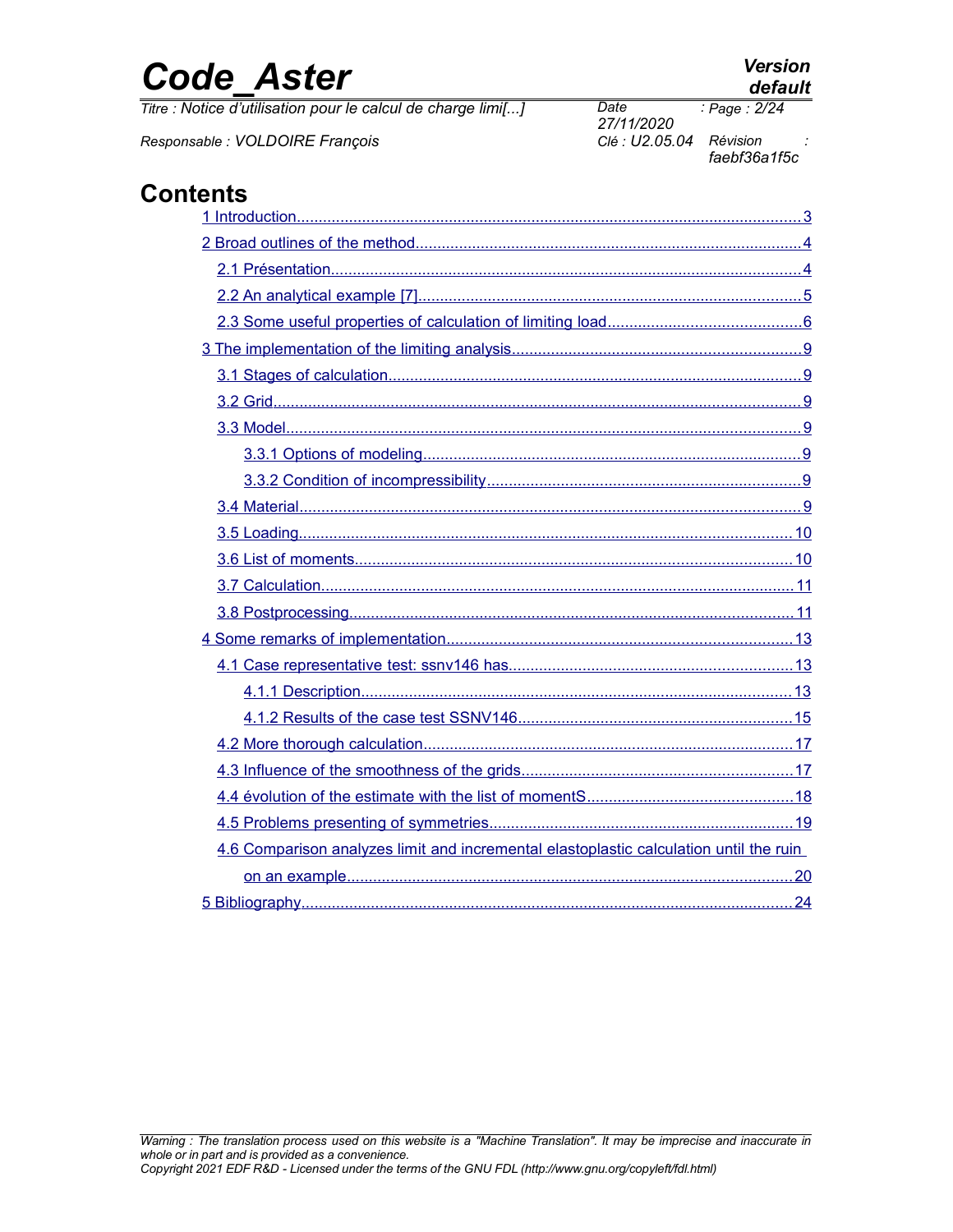*Titre : Notice d'utilisation pour le calcul de charge limi[...] Date :*

*Responsable : VOLDOIRE François Clé : U2.05.04 Révision :*

*27/11/2020 Page : 3/24 faebf36a1f5c*

### <span id="page-2-0"></span>**1 Introduction**

This document aims at guiding the user for the implementation of a calculation of limiting analysis with and supplements documentation available in on the limiting analysis which consists of:

- reference document: [R7.07.01];
- documents of validation SSNV124A [V6.04.124] and SSNV146 [V6.04.124];
- document of formation: Heading Formation of the www.code-aster.org site

With this intention *code\_aster* use:

- a kinematic approach regularized (method of regularization of Norton-Hoff-Friaâ, cf [1]) for the criterion of resistance of Von Mises (adjustment by a coefficient of regularization of which the limiting value led to convergence);
- quasi-incompressible finite elements;
- a nonlinear static resolution by parametric piloting;
- postprocessing to obtain a higher estimate of the values  $\ \lambda_{\lim}^{\sup}$  and lower  $\ \lambda_{\lim}^{\inf}$  who frame the limiting value  $\lambda_{\text{lim}}$ .

This document is composed of three parts:

- 1. the first part which points out the broad outlines of the method and its properties;
- 2. the second part who presents the various stages necessary to the implementation in **C ode\_ has ster** ;
- 3. the third part which presents some remarks of implementation while being based on the CAS-test [V6.04.124] and the industrial case aiming at determining the limiting pressure for a joint of Canopy tank.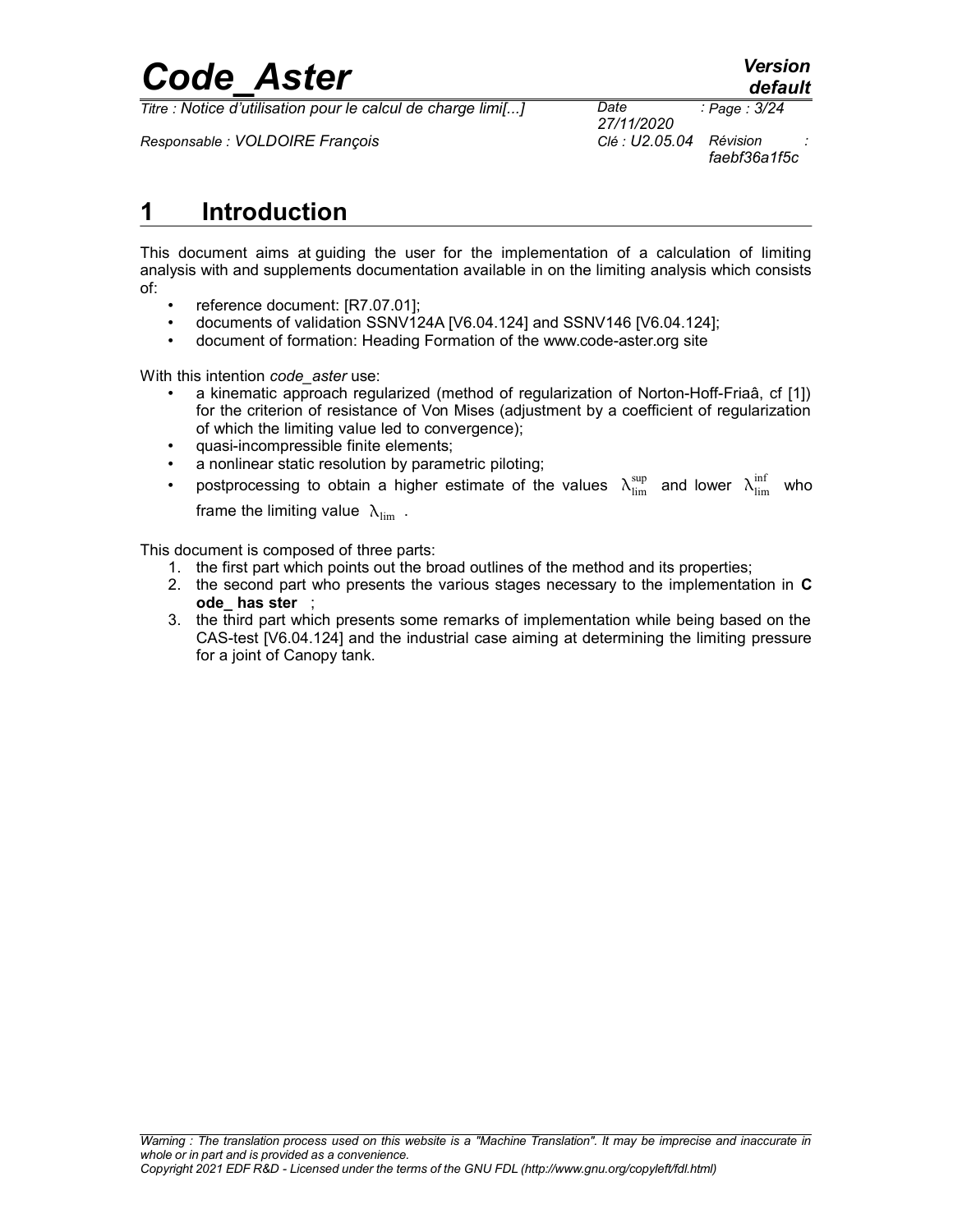*Titre : Notice d'utilisation pour le calcul de charge limi[...] Date :*

*Responsable : VOLDOIRE François Clé : U2.05.04 Révision :*

*27/11/2020 Page : 4/24 faebf36a1f5c*

## <span id="page-3-1"></span>**2 Broad outlines of the method**

#### <span id="page-3-0"></span>**2.1 Présentation**

The objectives of the analysis limits are:

- analysis of security vis-a-vis an extreme behavior (State Ultimate limit E.L.U.);
- fast dimensioning without expensive expensive to describe the whole of the process of ruin;
- the energy characterization of the ruin and the comprehension of the modes of ruin;
- obtaining simple information on the nonlinear evolution of structural material.

The limiting analysis is with a problem which one can deal in two manners, cf [8], [9], [10]:

- "plastic" calculation of ruin of elastoplastic structures with ductile plate. The way of loading and the model of behavior of material must be entirely described;
- calculation of loss of potentiality of balance to criterion of resistance given, for a direction of loading given. It is about a problem of optimization (under constraint) of the parameter of load  $\lambda$ . This approach is called "design the collapse".

For standard materials, these two methods give the same result.

The "design the collapse" or "analyzes limit" (term indicating the design the collapse in the case of an elastoplastic material with rule of normal flow) aims at determining directly, in a simplified way and without having recourse to the description of the way of loading by an expensive elastoplastic incremental calculation, the border of the field of plastic ruin (and by deduction the field of the bearable loads) for a structure  $\Omega$ , of geometry and limits of resistance of materials given, subjected to a loading given by its direction  $\mathbf{F}$ , and of amplitude parameterized by positive reality  $\lambda$  . A "permanent" loading  $\mathbf{F}_{\mathbf{0}}$ , such as for example gravity, can possibly be present in more (without being amplified by  $\lambda$ ).



**Figure 2.1-a: Ingredients of the design the collapse.**

**Note: O***N cannot take account of any change of geometry by the design the collapse, as that arrives at the time of a ruin by buckling, or for a solid very soupl That constitutes the assumptions of the method: the configuration of the solid is that of its initial geometry, the connections of the*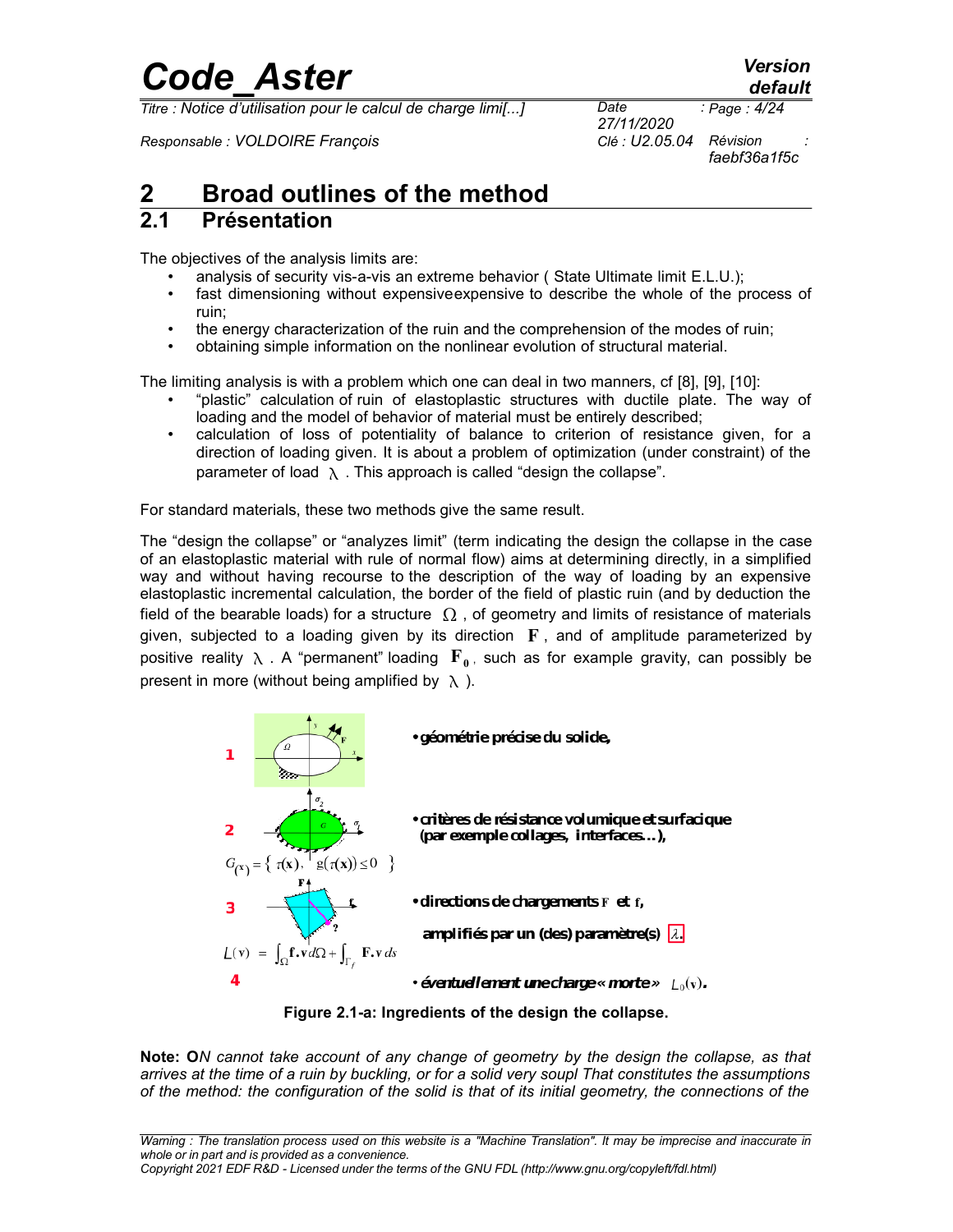| <b>Code Aster</b>                                            |                    | <b>Version</b><br>default |  |
|--------------------------------------------------------------|--------------------|---------------------------|--|
| Titre : Notice d'utilisation pour le calcul de charge limi[] | Date<br>27/11/2020 | : Page : 5/24             |  |
| Responsable : VOLDOIRE François                              | Clé : U2.05.04     | Révision                  |  |

*structure are supposed to be given and fixed until the ruin; in the same way the loadings, in efforts only, are fixed directions.*

*faebf36a1f5c*

Two approaches of the design the collapse are accessible:

- the static approach which considers the value of limiting load by the interior and which requires the construction of the statically acceptable stress fields, which is delicate in general by finite elements. It consists in maximizing to it (or them) parameter (S) of loading in the condition that the equations (linear) of statics remain checked and that the criterion in constraints is not violated;
- kinematic, dual approach of the preceding one, which considers the value of limiting load by the outside and which requires a minimization by a method of regularization of (or) the parameter (S) of loading under the condition which the power of the external efforts remains higher than the resistant power, (definite starting from the criterion of resistance), of a nonregular functional calculus, which must consequently be regularized in the case general.

The combined use (ideal case!) of these two approaches provides framings of the limiting load.

### <span id="page-4-0"></span>**2.2 An analytical example [7]**

One considers a hyperstatic system with three bars: to see [fig. 2.2-a], the bars have an identical criterion of resistance, expressed in term of normal effort (or tension)  $N : g(N) = |N| \leq N$ .

The point  $D$  is subjected to a force  $\vec{F}$  components  $\left(F_{x},F_{y}\right)$  nonworthless, amplified by a multiplicative factor  $\lambda$ .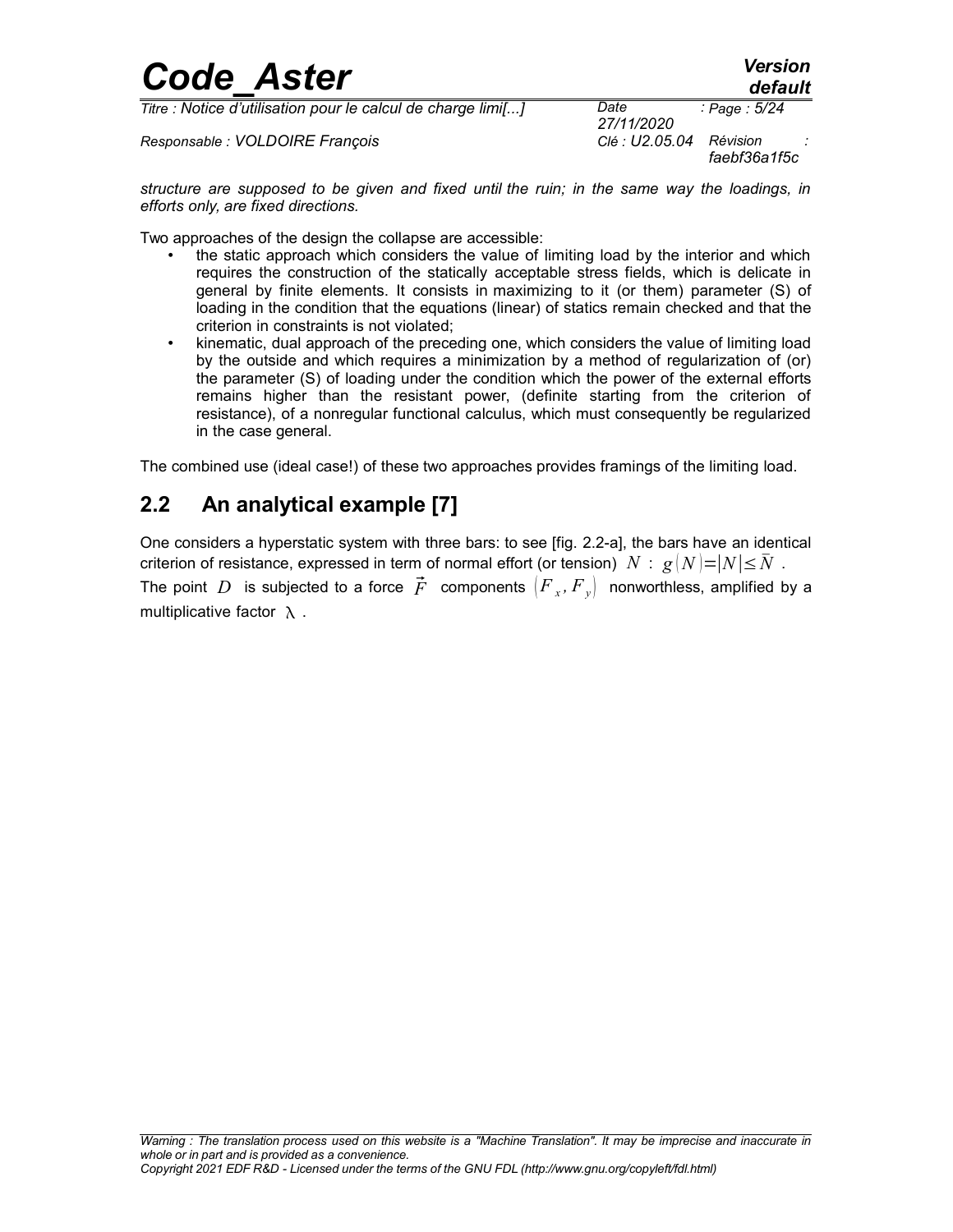

**Figure 2.2-a: on the left: system with three bars; in the medium: field of the bearable tensions; on the right field of the bearable loadings.**

The space of statically acceptable solutions (tensions  $T_{i}$  in the bars) is defined by the equations:

$$
T_1 = \frac{\lambda \left(F_x \cos \alpha + F_y \sin \alpha\right) - X \sin \alpha}{\sin 2 \alpha}
$$
  
\n
$$
T_2 = X
$$
  
\n
$$
T_3 = \frac{\lambda \left(F_y \sin \alpha - F_x \cos \alpha\right) - X \sin \alpha}{\sin 2 \alpha}
$$
\n(1)

For  $\lambda$  positive, it is noted that it is in  $T_1 = T_2 = \overline{N}$  that the extremum is reached, to see [fig. 2.2-a]. One finds thus that the bearable maximum value of the load factor  $\lambda$  (or limit charges), obtained by the static approach, is:

$$
\bar{\lambda} = \bar{N} \frac{(1 + 2\cos\alpha)\sin\alpha}{F_x \cos\alpha + F_y \sin\alpha}
$$
 (2)

The kinematic approach gives the same result [6]: it is well the limiting load of this problem.

### <span id="page-5-0"></span>**2.3 Some useful properties of calculation of limiting load**

In the ideal case, the hight delimiters and lower of the limiting load must be equal to the limiting value. With the digital approach, there will be always a variation and it is the lower limit which is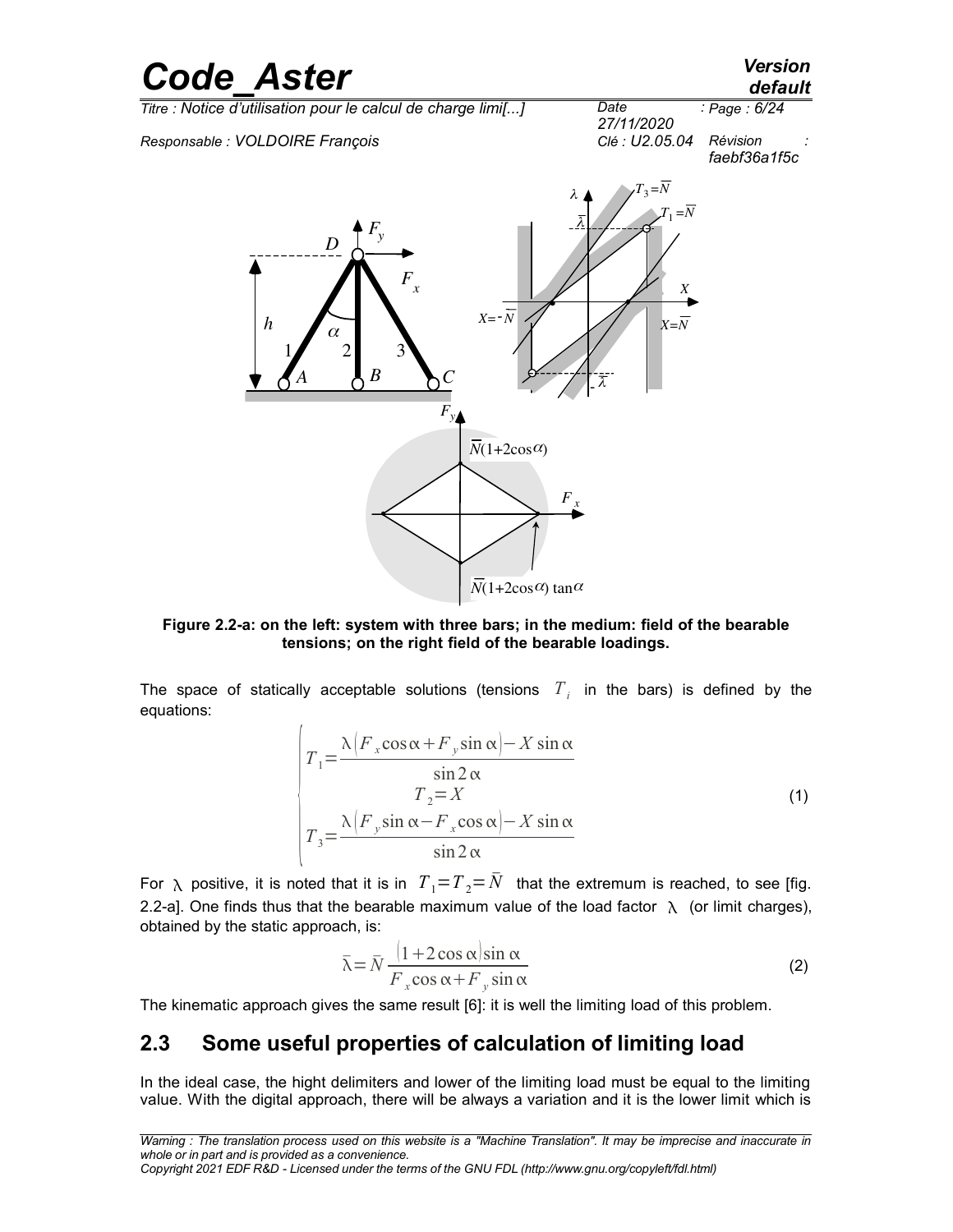*Titre : Notice d'utilisation pour le calcul de charge limi[...] Date :*

*Responsable : VOLDOIRE François Clé : U2.05.04 Révision :*

*27/11/2020 faebf36a1f5c*

*Page : 7/24*

more penalizing. It is however to note that, for the structures which one can lead sufficiently calculation far (as in the cases tests), the upper limit is in practice that which is closest to the exact value.

One frequently chooses like threshold of resistance the elastic limit: that goes in the direction of security.

One points out hereafter some useful properties of the calculation of limiting load (see [4], [8]):

- the limiting load is proportional to the value of the limit of resistance or threshold  $\sigma_{y}^{\dagger}$  in a homogeneous solid. It does not depend on the history of the loading undergone by the first structure;
- as the criterion of resistance is convex (criterion of von Mises), the field of the bearable loadings (thus the border of the limiting loadings) within the space of loadings is convex. One can thus approach the field of the acceptable loadings by the generalized polyhedron built on the tops, corresponding each one to a direction chosen within the space of loadings;
- the conditions of Dirichlet (an imposed displacement) which are applied to the part  $\Gamma_{\mu}$ edge  $d \Omega$  structure, or an initial unelastic deformation – thermics, plastic... – do not have an effect on the field of the chargbe acceptable, (the ruin being the impossibility of satisfaction of balance, the mode of ruin corresponds to a speed-direction of flow);
- the limiting load does not depend on the possible presence of a stress field auto- balanced (residual stress);
- for a two-dimensional solid, the material and direction of loading being given, a terminal *lower* obtained by the static approach in *plane constraints* is necessarily lower than the exact limiting load obtained in *plane deformations*: $\lambda_{C_{\it{PLAN}}}^- \!\leq\! \lambda_{D_{\it{PLAN}}}^{\rm lim}$  ;
- reciprocally, Udo not limit *higher* obtained by the kinematic approach in *plane deformations* is necessarily lower than the exact limiting load obtained in *plane*  $\bm{const}$ raints :  $\ \lambda^+_{D_{PLAN}}\!\geq\!\lambda^{ \lim}_{C_{PLAN}}$  . This result thus provides one raising. If one wishes to deal with a problem in plane constraints, it is necessary then to make the kinematic approach on a three-dimensional modeling of a "slice" of solid ;
- limiting loads obtained in plane deformations with the criterion of Tresca are worth  $\sqrt{3}/2$  time those found with the criterion of vone Settings;
- with geometry and direction of loading given, if one replaces in a given zone of the structure material of field of resistance  $|G_1|$  by a material of field of resistance  $|G_2{\subset} G_1|$ (  ${g}_\text{2}(\tau){\le}g_\text{1}(\tau)$  ) (for example: criterion of Tresca included in that of von Mises), then the functions of support (maximum resistant powers) are:  $\pi_2 \{ \epsilon(\nu) \leq \pi_1 \{ \epsilon(\nu) \} \}$  and thus:  $\lambda_2^{\lim} \leq \lambda_1^{\lim}$  ;
- in particular if a defect is replaced  $1$  (hole, crack) present in the structure by the defect 2 containing the defect  $1$  , then one a:  $\lambda_2^{\lim} \leq \lambda_1^{\lim}$  . In the same way, if the structure is heterogeneous, with two zones whose limits of resistance are  $\sigma_{v} \leq \sigma_{v}$ , the load limits will be higher than that of the same homogeneous situation for the threshold  $\sigma_{yI}$  and lower than that for the threshold  $\sigma_{v2}$ ;
- in the presence of a direction of loading  $f = \lambda \left[\alpha f_1 + (1-\alpha) f_2\right]$  combining two directions  $\overline{f}_1$  and  $\overline{f}_2$ ,  $\alpha{\in}[0,1]$ , then the exact limiting load checks: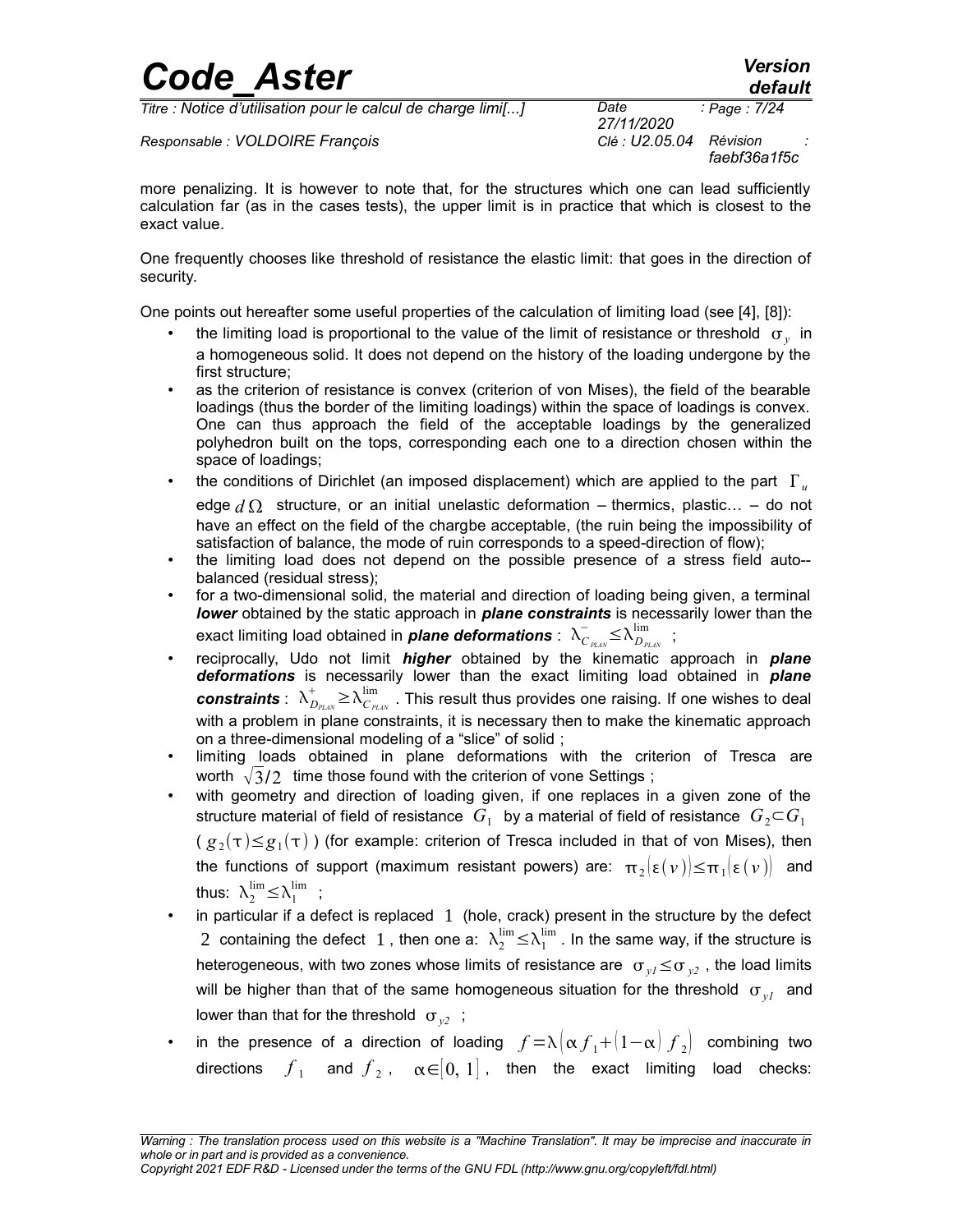*Titre : Notice d'utilisation pour le calcul de charge limi[...] Date :*

*Responsable : VOLDOIRE François* 

*27/11/2020 Page : 8/24 faebf36a1f5c*

 $\lambda^{\lim}(\alpha) \geq \bar{\lambda} = \frac{\lambda_1^{\lim} \lambda_2^{\lim}}{\sum_{i=1}^{\lim} \lambda_i^{\lim}}$  $\frac{1}{(1-\alpha)\lambda_1^{\text{lim}}+\alpha\lambda_2^{\text{lim}}}$ . This result remains valid for approximations by the

interior of the limiting loads.

Whereas the general three-dimensional situations are inaccessible analytically, in 2D plane deformations ( $D$  PLAN) and plane constraints ( $C$  PLAN) it is possible to build with the hand and to calculate solutions for the static approach and the kinematic approach, using fields built per blocks, which give framings of the limiting load: this proves useful to corroborate a result got by finite elements.

*default*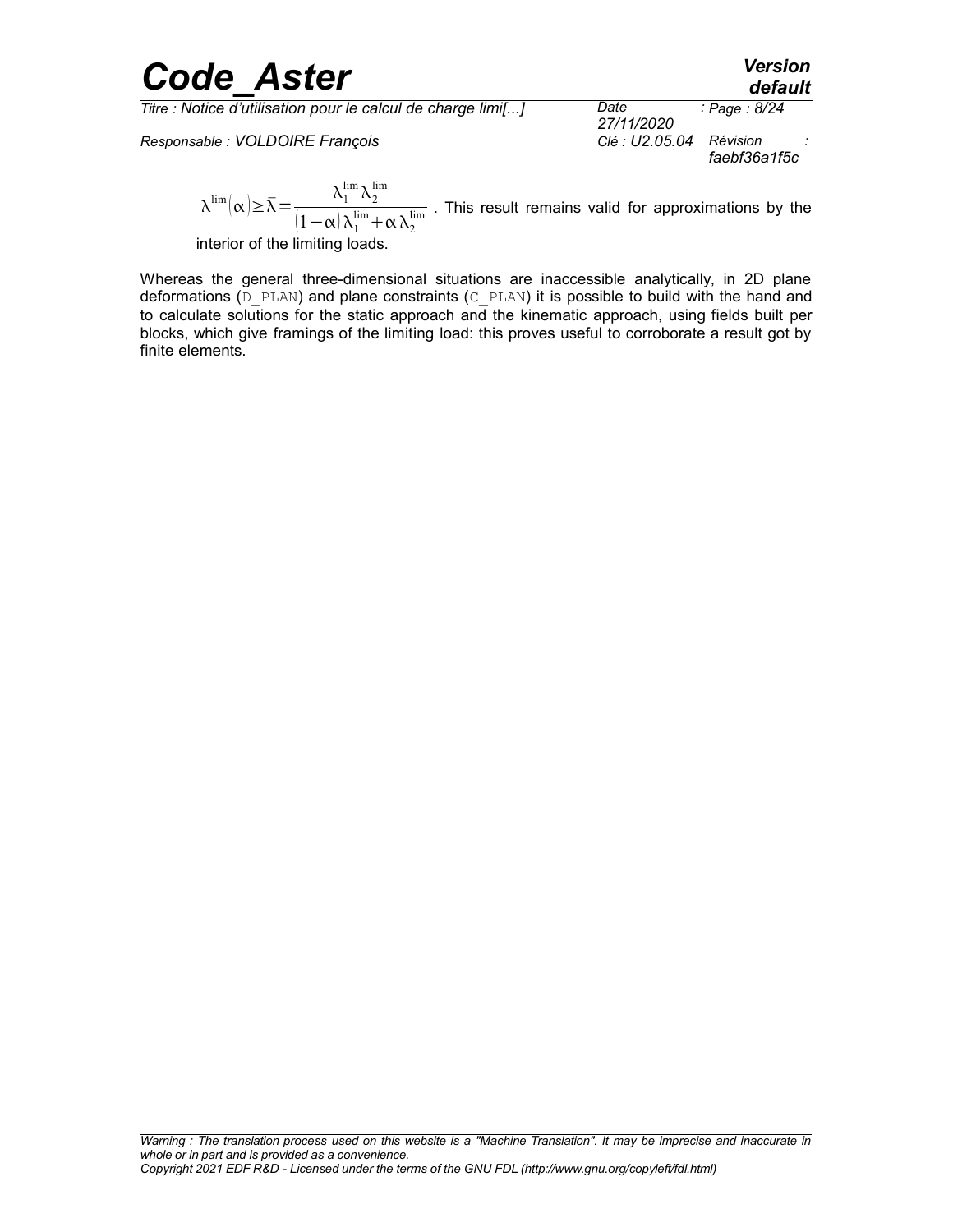*Titre : Notice d'utilisation pour le calcul de charge limi[...] Date :*

*Responsable : VOLDOIRE François Clé : U2.05.04 Révision :*

*27/11/2020 faebf36a1f5c*

## <span id="page-8-6"></span>**3 The implementation of the limiting analysis**

#### <span id="page-8-5"></span>**3.1 Stages of calculation**

To carry out a limiting analysis, it is necessary:

- to use a grid 2D (plan or axis) or 3D compatible with the incompressible finite elements;
- to define the model with the incompressible finite elements;
- to define the limit of resistance of material  $\sigma_y$ ;
- to define the permanent loading  $\mathbf{F}_0$  and the variable loading  $\mathbf{F}$  who is controlled by  $\lambda$  ;
- to define the condition of incompressibility;
- to carry out a non-linear calculation with the incremental behavior and piloting planned for the limiting analysis;
- <span id="page-8-4"></span>• post-to treat calculation to obtain the values higher and lower estimated limiting load.

### **3.2 Grid**

For the choice of the grid and the use of the éléments incompressible, one returns to documentation [R3.06.08]

**Note:** the use of element with three fields UPG will require *to impose a boundary condition on swelling ( GONF ), the nodes tops must thus be perfectly identified in the grid:* 

- *maybe as of the phase of design and realization of the grid;*
- *maybe, more simply and a posteriori, by calling in on the order DEFI GROUP* [U4.22.01] *with the keyword CREA\_GROUP\_NO by specifying the group of incompressible meshs of elements and by using the option CRIT\_NOEUD = 'TOP' .*

### <span id="page-8-3"></span>**3.3 Model**

#### <span id="page-8-2"></span>**3.3.1 Options of modeling**

It is necessary to select incompressible elements, one thus returns to the order AFFE\_MODELE [U4.41.01].

#### <span id="page-8-1"></span>**3.3.2 Condition of incompressibility**

To express the condition of incompressibility for incompressible elements UPG with three chams, the order is used AFFE CHAR MECA  $[U4.44.01]$  with the keyword DDL IMPO to impose on the component GONF group of the nodes tops of the incompressible elements to remain worthless.

### <span id="page-8-0"></span>**3.4 Material**

The material used for the limiting analysis with the incompressible elements is a material with a criterion of vone Settings, elastoplastic perfectly plastic.

The data of the material characteristics are provided under the keyword factor ECRO LINE order DEFI MATERIAU [U4.43.01].

The slope of the traction diagram (  $\overline{E}_T$  ) is selected worthless (operand <code>D\_SIGM\_EPSI</code>), the only data necessary to provide is thus the elastic limit (i.e. the threshold of resistance in our case) (operand SY).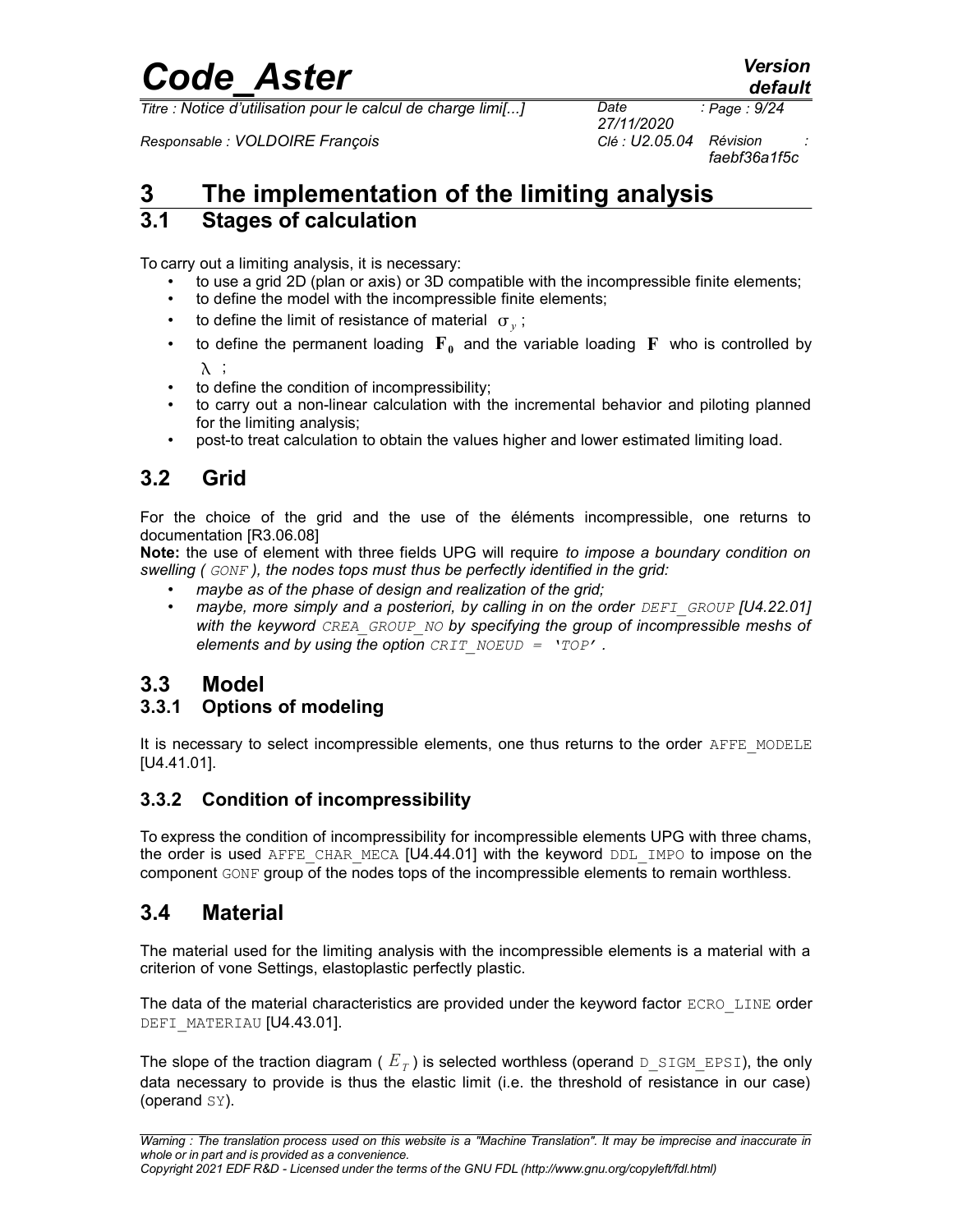*Titre : Notice d'utilisation pour le calcul de charge limi[...] Date :*

*Responsable : VOLDOIRE François Clé : U2.05.04 Révision :*

*27/11/2020 Page : 10/24 faebf36a1f5c*

#### <span id="page-9-1"></span>**3.5 Loading** •

The variable loading **F** who is controlled by  $\lambda$  must necessarily be of standard effort (force, pressure, gravity) and declared in the order AFFE\_CHAR\_MECA [U4.44.01].

If the structure is also subjected to a permanent loading  $| \mathbf{F}_{\mathbf{0}}|$ , it is necessary to think of recalling it at the time it postprocessing (see [[§3.8\]](#page-10-0)).

### <span id="page-9-0"></span>**3.6 List of moments**

The list of moments is used to control the method of regularization as Norton-Hoff, cf [1], [5], via a coefficient *m* , and not evolution of the loading as during an ordinary calculation:

$$
m=1+10^{1-t}
$$
 (3)

so that, when the moment becomes sufficiently large, *m* tends towards 1, and the behavior approaches a behavior perfect rigid-plastic, to see the uniaxial curve [fig. 3.6-a].



**Figure 3.6-a. Stress-strain curve for various values of the moment** *t*

In practice, one will choose at the beginning a list of moments with constant steps (see Table 2.6 a) before refining the steps of calculation in the event of nonconvergence.

|                    | $\sqrt{ }$ | 1.5  | 2.0  | 2.5  | 3.0  | $\cdots$ |
|--------------------|------------|------|------|------|------|----------|
| $m = 1 + 10^{1-t}$ | 2.00       | 1.30 | 1.10 | 1.03 | 1.01 |          |

If the document of use of the order POST ELEM with the keyword CHAR LIMITE [U4.81.22] recommends, in practice, to limit itself to moments ranging between 1 and 2 not to have too long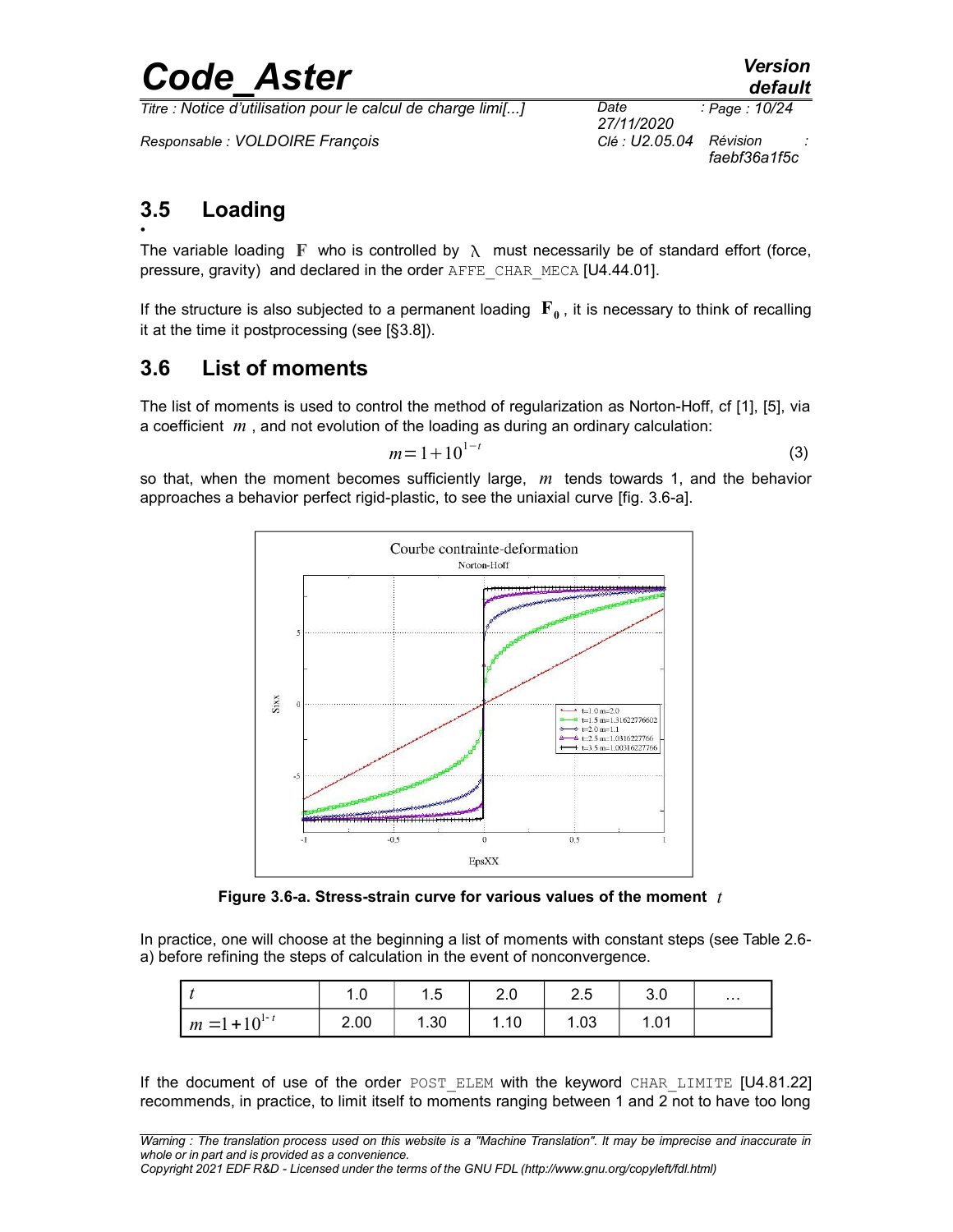*Titre : Notice d'utilisation pour le calcul de charge limi[...] Date :*

*Responsable : VOLDOIRE François Clé : U2.05.04 Révision :*

*27/11/2020 Page : 11/24 faebf36a1f5c*

calculations while allowing to obtain an upper limit of the load limits sufficiently precise, we observe that the load limits lower requires at least 2 to 3 additional iterations (moment higher than 3) to converge towards the values of reference at the time of the cases tests.

### <span id="page-10-1"></span>**3.7 Calculation**

Modeling with incompressible elements must necessarily use the order STAT NON LINE [U4*.*51.03] and the keyword BEHAVIOR.

For the limiting analysis, it is obligatory to call on the operands following of the order STAT\_NON\_LINE :

- In BEHAVIOR one chooses RELATION=' NORTON HOFF' . This operand is used to describe the relation of behavior of viscosity (independent of the temperature) in the calculation of limiting loads of structures, with threshold of von Mises [U4 *.* 51.11]
- In PILOTING, one chooses  $TYPE='$  ANA  $LIM'$ . This mode of piloting is specific to the calculation of load limits (law NORTON HOFF) by kinematic approach. It must be only applied to the load declared via the keyword factor  $EXCIT$ , operand  $TYPE$   $CHARGE='$ FIXE\_PILO' .

The calculation of the limiting load can require much iterations of linear research and iterations of Newton. It also is thus strongly advised to employ the various options of calculation of the order STAT\_NON\_LINE to improve convergence, as the linear research whose practice shows that it is enough to resort to 2 or 3 iterations.

**Note:** *if the intensity of the loading is amplified*  $L \rightarrow \beta L$  (whereas one does not consider a *permanent loading*  $L_0=0$  *), the solutions depend on the factor*  $\beta$  *according to the following relations:* 

$$
u_m(\beta) = \beta^{-1} u_m(1) \quad ; \qquad \sigma^D\big(u_m(\beta)\big) = \beta^{1-m} \sigma^D\big(u_m(1)\big) \tag{4}
$$

With convergence for  $m\rightarrow 1^+$  , the limiting loading given by the solution  $\;u_{\scriptscriptstyle m}^{}[\beta]\;$  is  $\;$  well the  $s$ *ame one as that given by*  $\left| u_m(1) \right|$  *, since*  $\left| \lambda_{\rm lim}(\beta) \right| = \lambda_{\rm lim}(1)/\beta$  *.* 

### <span id="page-10-0"></span>**3.8 Postprocessing**

From the result of nonlinear calculation carried out, the operator POST\_ELEM [U4.81.22] and the keyword CHAR\_LIMITE produce a table which gives, for each moment of calculation, the estimate of the upper limit  $\text{CHAR\_LIMI\_SUP}$  (  $\hat{\lambda}_m$  ) limiting load supported by the structure; this continuation is monotonous decreasing when  $m\!\rightarrow\! 1^+$  , i.e. when  $\,t\!\rightarrow\! +\infty$  .

Moreover, in the absence of permanent loading  $\|F\|_0$  (operand  $\texttt{CHAR\_CSTE}$  =  $\|$ NOT' who is the option by default) , the table also contains the estimate  $\tt{CHAR\_LIMI\_ESTIM}$  (  $\underline{\lambda}_m$  ) lower limit of the limiting load. This value (approximation of the gauge of convex of resistance) is not calculated that at the points of Gauss of the finite elements. Also the value  $\Delta_m$  obtained for each  $\,m$  , lower than  $\,\hat{\lambda}_{m}\,$  [6], cannot be considérée that as an indication (this continuation is not necessarily monotonous). It allows, with the value by excess  $\;\hat{\lambda}_m^{}\,$  , to provide a framing of the load limits discretized problem.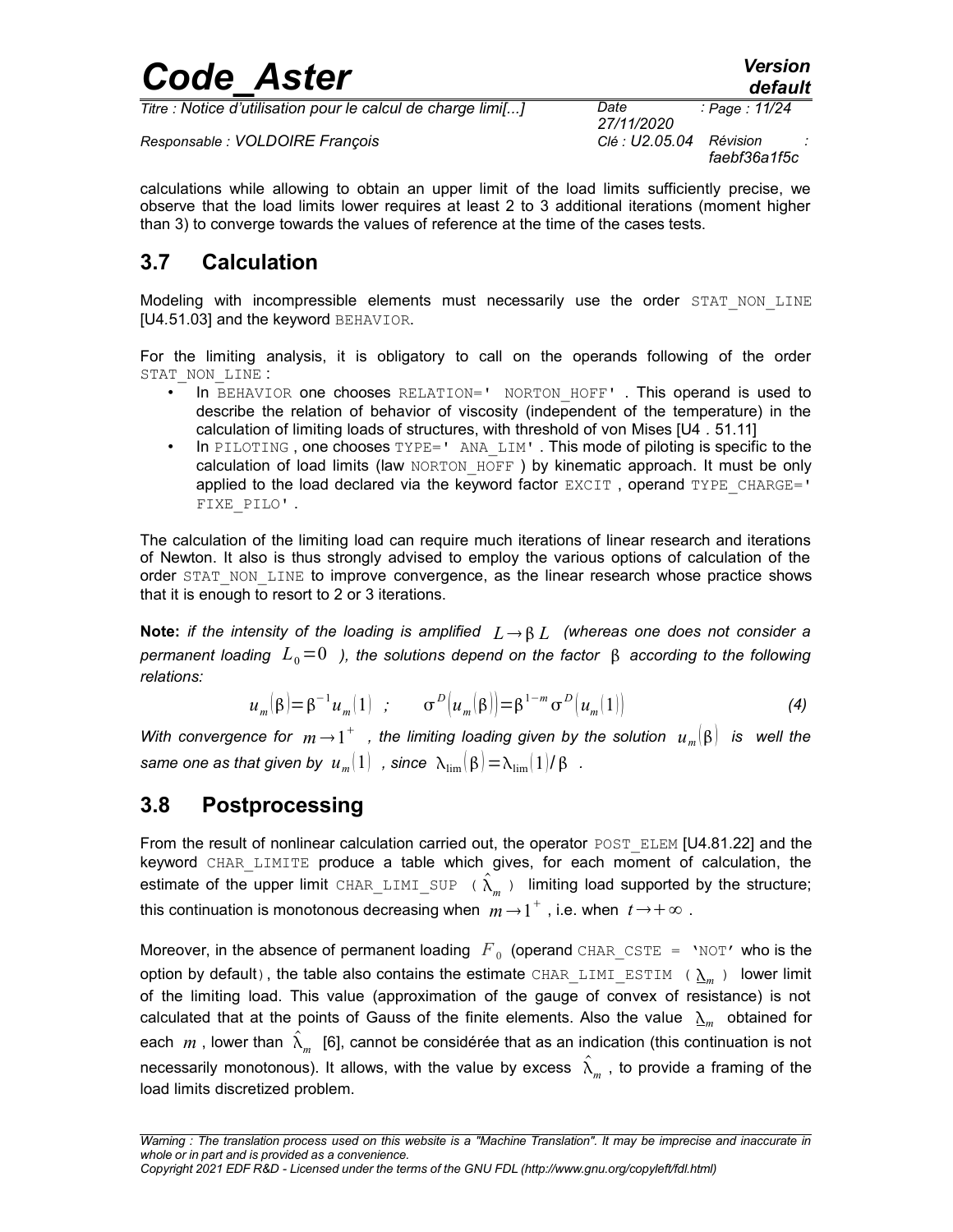|                   | <b>Version</b> |
|-------------------|----------------|
| <b>Code Aster</b> | default        |

*Responsable : VOLDOIRE François* 

*27/11/2020 Page : 12/24 faebf36a1f5c*

On the other hand, if a permanent loading  $|F|_0$  is present (operand CHAR\_CSTE = 'YES'), such an estimate of the lower limit is not available any more and the table indicates the power then PUIS CHAR CSTE constant loading in the field speed solution of the problem.

The visualization of the field of displacement obtained for a value of the coefficient  $m\!\rightarrow\!1^+$ give a "idea" of the mode of ruin of the studied structure. One finds more details on postprocessing in [R7.07.01].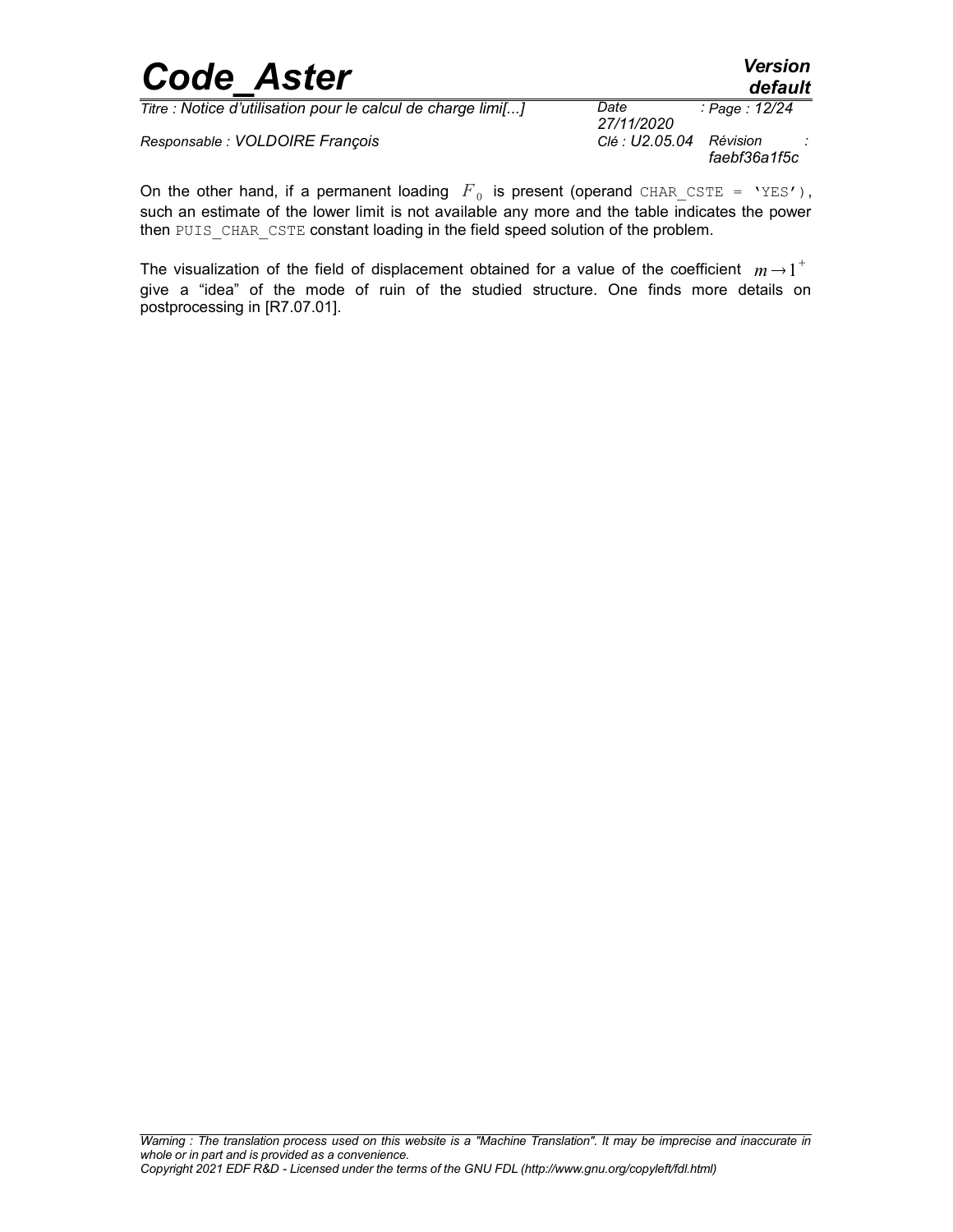*Titre : Notice d'utilisation pour le calcul de charge limi[...] Date :*

*Responsable : VOLDOIRE François Clé : U2.05.04 Révision :*

*27/11/2020 Page : 13/24 faebf36a1f5c*

### <span id="page-12-2"></span>**4 Some remarks of implementation**

### <span id="page-12-1"></span>**4.1 Case representative test: SSNV146 has**

#### <span id="page-12-0"></span>**4.1.1 Description**

These remarks are based on the implementation of the case test SSNV146A who is drawn from the benchmark of the European project Brite EuRam BE97-4547 "LISA" [8]. It is the calculation of the limiting load of a tank with a spherotoric bottom in 2D axisymmetric, under internal pressure, to see Figure 3.a. the internal ray of the cylindrical part is: 49 *mm* , while the thickness is: 2 *mm* . The ray of the spherical part to the apex is 98 *mm* , while the ray of the torus of connection is of 20 *mm* .

| Geometry                   | The axisymmetric spherotoric bottom reserve (see Figure 3.1-a) has the following<br>characteristics: |  |  |  |  |  |
|----------------------------|------------------------------------------------------------------------------------------------------|--|--|--|--|--|
|                            | ray interns cylindrical part: $49 \, mm$ ;                                                           |  |  |  |  |  |
|                            | thickness: $2 mm$ :                                                                                  |  |  |  |  |  |
|                            | ray of the spherical part to the apex: $98 mm$ ;                                                     |  |  |  |  |  |
|                            | ray of the torus of connection: $20$ mm                                                              |  |  |  |  |  |
|                            |                                                                                                      |  |  |  |  |  |
| <b>Material properties</b> | Elastic limit: $\sigma_v = 100 MPa$                                                                  |  |  |  |  |  |
| <b>Boundary conditions</b> | Conditions of symmetry                                                                               |  |  |  |  |  |
| Loadings                   | Pressure interns $1 MPa$                                                                             |  |  |  |  |  |

#### **Table 4.1-a: data of test SSNV146 (benchmark LISA) [8].**

The following table recapitulates the results got by the participants in the benchmark using the same grid which contains 34 elements QUAD8 (including two elements in the thickness) and 141 nodes.

| <b>Modeling</b>     |            |               |                  | Higher value<br>estimated | Lower value estimated |
|---------------------|------------|---------------|------------------|---------------------------|-----------------------|
|                     | $m=1,0476$ | $n=21$        | $t = 2,3222$     | 3.9514                    | 3.6049                |
| EDF <sup>(1)</sup>  | $m=1,0322$ | $n=31$        | $t = 2,4914$     | 3.9456                    | 3.7090                |
|                     | $m=1,0141$ | $n=71$        | $t = 2,8513$     | 3.9404                    | 3.8372                |
|                     | $m=1,0099$ | $n = 101$ (1) | $t = 3,0043$ (2) | 3.9396                    | 3.8673                |
| Univ. of Liège/LTAS |            | 3.931         | nothing          |                           |                       |
| Research centre FZJ |            | nothing       | 3,997            |                           |                       |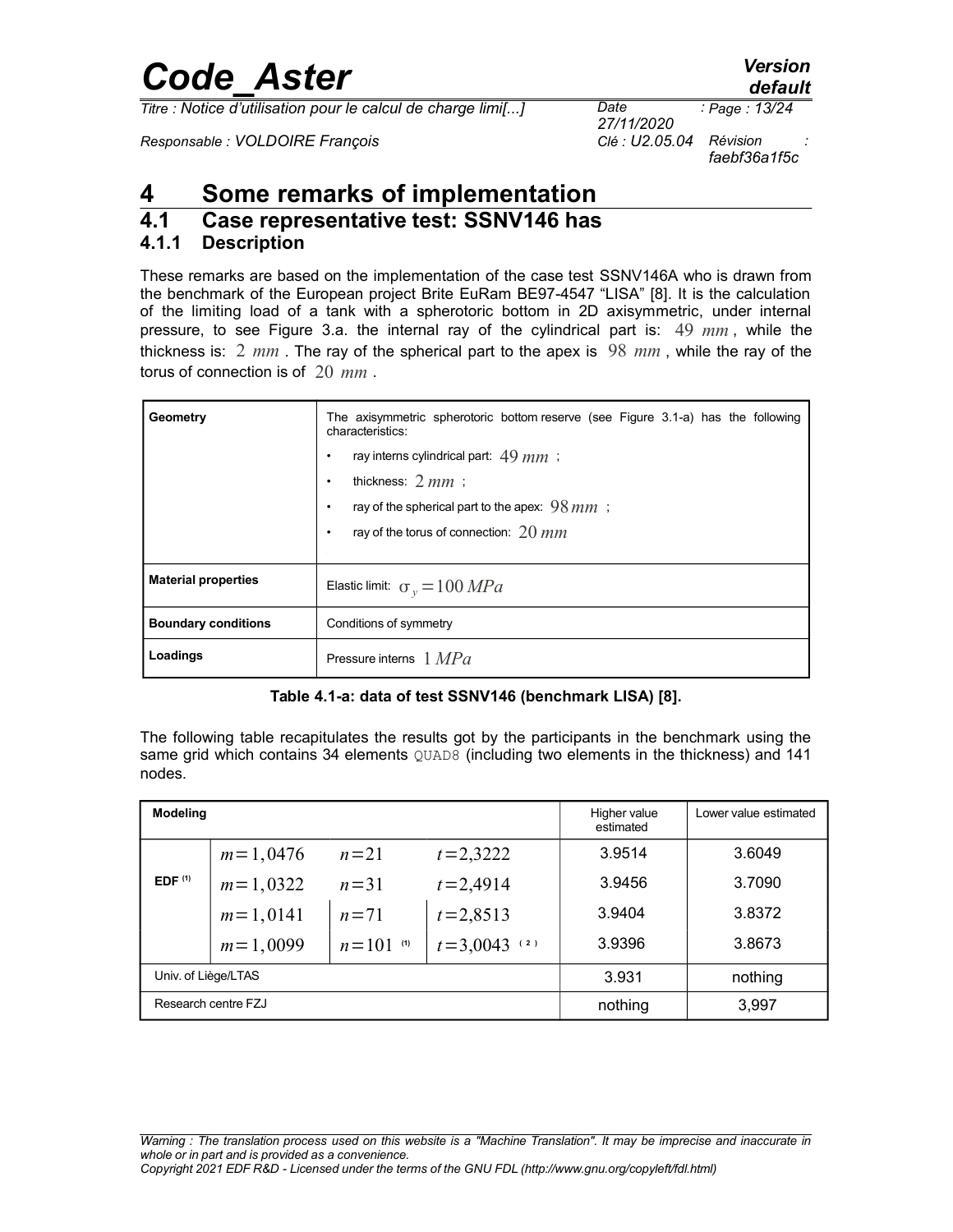*Titre : Notice d'utilisation pour le calcul de charge limi[...] Date :*

*Responsable : VOLDOIRE François* 

*27/11/2020 Page : 14/24 faebf36a1f5c*

#### **Table 4.1-b: Results of the benchmark LISA [8]**

*Foot-note*  $^{(1)}$   $\,$  : the coefficient of regularization by the law of Norton-Hoff  $\,$  *n*  $\!=$   $\!($   $m\!-\!1$   $)^{-1}$   $\,$  (old method of EDF)

*Foot-note <sup>(2)</sup>* :  $m=1+10^{1-t}$  , the 'urgent' parameter *t* was not explicit in this old method, one adds here to better be able to compare with results in sections 4.2 and 4.3.

*default*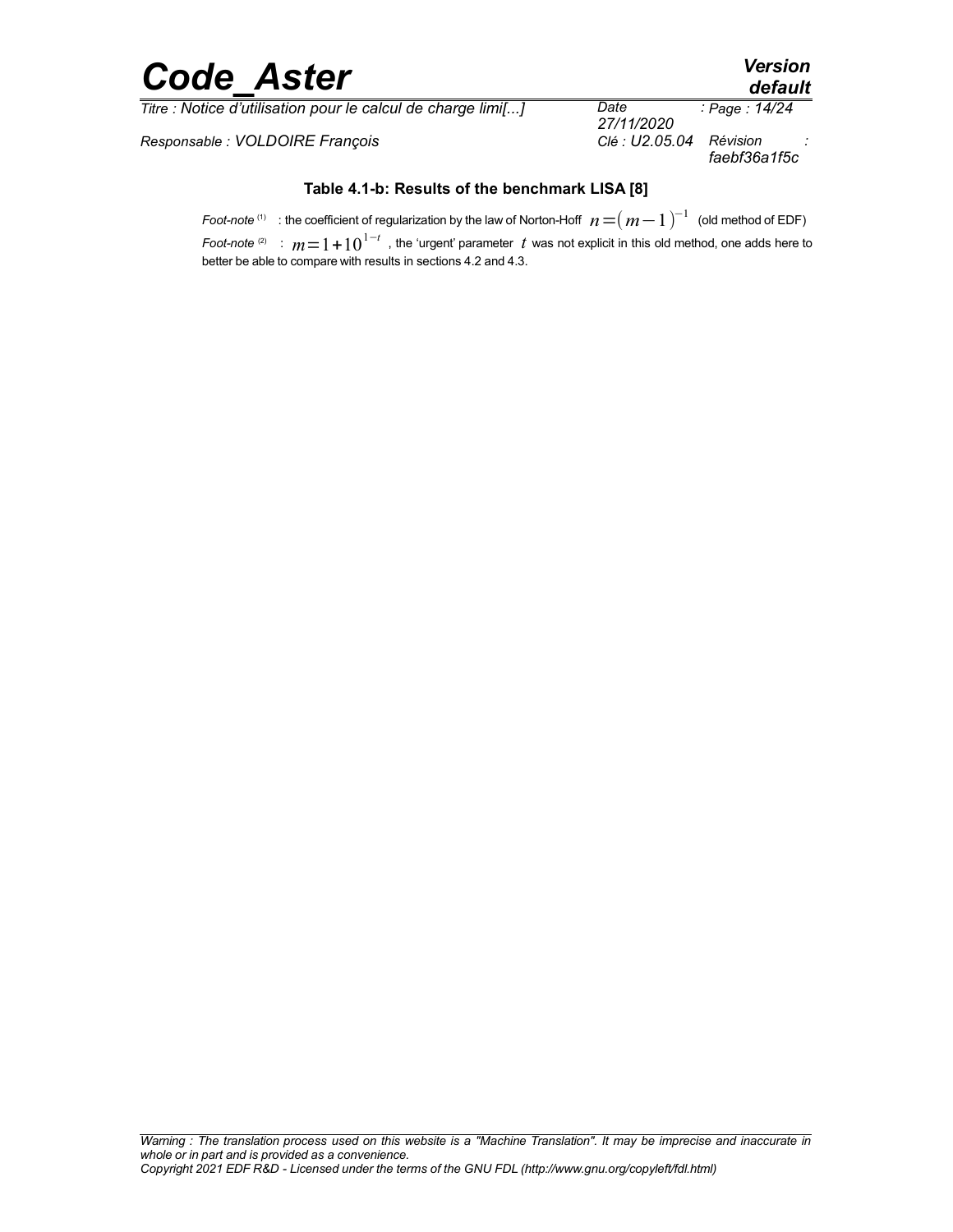| <b>Code Aster</b>                                            |                    | <b>Version</b><br>default |
|--------------------------------------------------------------|--------------------|---------------------------|
| Titre : Notice d'utilisation pour le calcul de charge limi[] | Date<br>27/11/2020 | : Page : 15/24            |
| Responsable : VOLDOIRE François                              | Clé : U2.05.04     | Révision<br>faebf36a1f5c  |

[Figure 4.1-a] the evolution of the terms of the two continuations presents  $\Delta_m$  and  $\hat{\lambda}_m$ according to the coefficient of regularization  $n$  = $(\;m\!-\!1\,)^{-1}$  with  $\;m\!=\!1\!+\!10^{1-t}\,$  , cf [7]. The hight delimiters and lower of the estimated limiting load are calculated with the list of moments, exploiting directly the coefficient of regularization by the law of Norton-Hoff. This makes it possible to carry out this convergence directly and to simplify the use.



**Figure 4.1-a : results of EDF calculation carried out within the framework of the benchmark LISA with the old method**

#### **Note:**

*For a pipe of same dimensions:*  $P_{\text{lim}} = 4,0005 \, MPa$ . *For a sphere of same dimensions:*  $P_{\text{lim}} = 4,040 \text{ MPa}$ . *It is noted that this test is "not very discriminating" from a mechanical point of view.*

#### **4.1.2 Results of the case test SSNV146**

<span id="page-14-0"></span>The grid is that used for the benchmark "LISA". Calculation was carried out until the moment  $t=2 s$ . The version used is the version of exploitation STA 8.3.

---- TABLE: ECHL1 NOM PARA: CHAR LIMI SUP REFERENCE: NON\_DEFINI OK ECHL1 RELA 0.690% VALE: 3.9581130295563D+00 CHAR\_LIMI\_SUP SHEET 1.000% REFE: 3.9310000000000D+00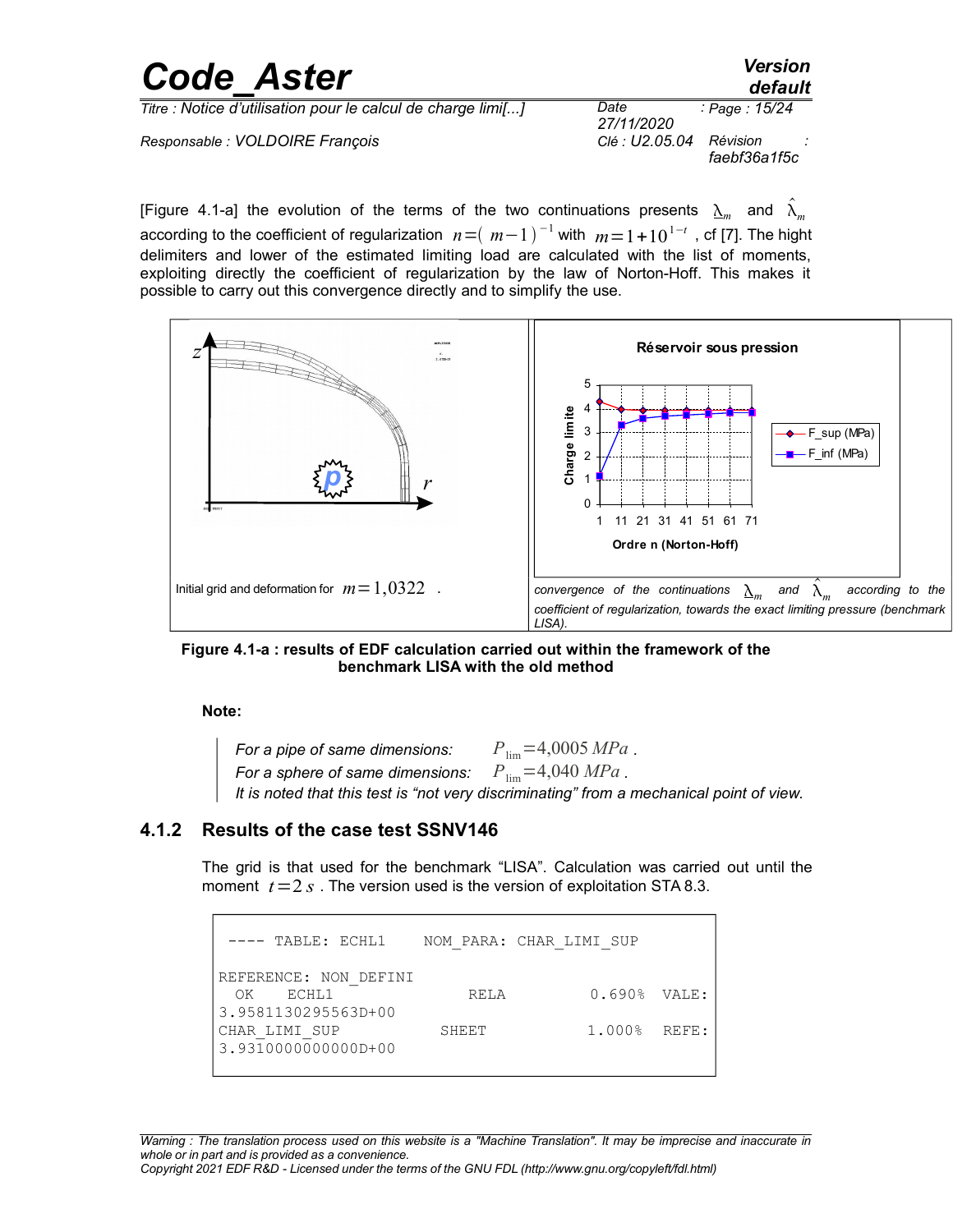

*Responsable : VOLDOIRE François Clé : U2.05.04 Révision :*

*faebf36a1f5c*

The declared value of reference (3,931) is a value estimated for the upper limit and it was provided by the university of Liege for the benchmark "LISA", to see [Tab.3.1-b].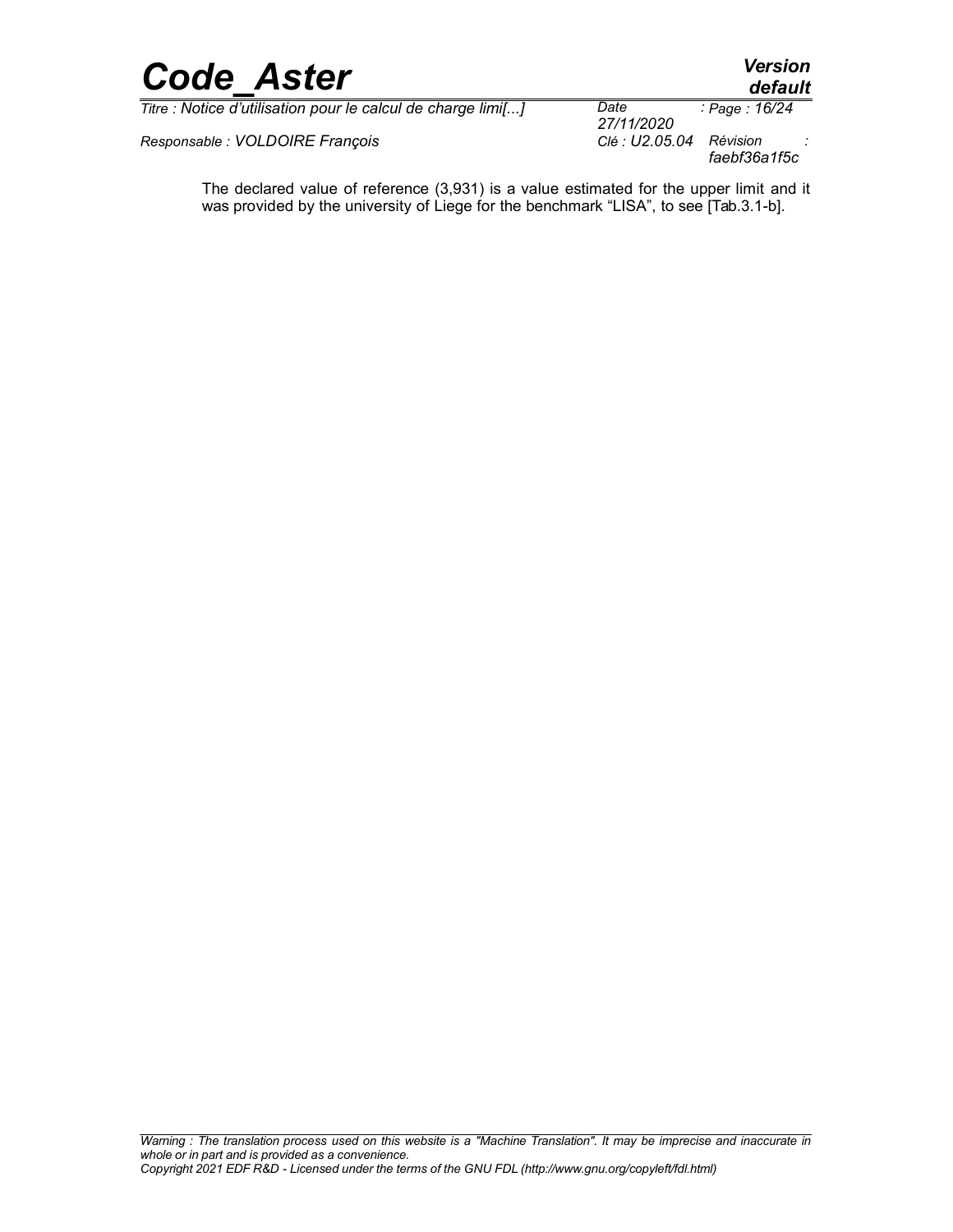*Titre : Notice d'utilisation pour le calcul de charge limi[...] Date :*

*Responsable : VOLDOIRE François Clé : U2.05.04 Révision :*

*27/11/2020 Page : 17/24 faebf36a1f5c*

### **4.2 More thorough calculation**

<span id="page-16-1"></span>To improve the estimate of the values higher and lower of the estimated limiting load, calculation was thorough further until the moment  $T = 2.45$  S (let us recall that it is not a physical time, to see § [3.6\)](#page-9-0) beyond whose calculation does not converge any more.

| <b>INST</b> | М          | CHAR LIMI SUP | CHAR LIMI ESTIM<br>$\Delta_m$ |
|-------------|------------|---------------|-------------------------------|
| $t=1$       | $m=2$      | 4.30410       | 1.27329                       |
| $t=2$       | $m=1,1$    | 3.94863       | 3,27091                       |
| $t = 2,125$ | $m=1,0750$ | 3.93504       | 3,40992                       |
| $t = 2,25$  | $m=1,0562$ | 3.9 2505      | 3,52215                       |
| $t = 2,450$ | $m=1,0355$ | 3.9 1 429     | 3.65061                       |

#### **Table 4.2-a: Évolution of the estimated terminals sup and inf limiting load. Initial grid.**

When one compares the got results [. 4.2-a] with those provided by EDF the old version [. 4.1-b], one observes that equivalence " *moment of calculation "* and " *Norton-Hoff coefficient "* do not seem to be identical if one bases oneself on the load limits higher or the load limits lower.

Indeed, if the decreasing tendency (resp. increasing) of the load limits higher (resp. lower) is confirmed ([fig. 4.1-a]), then, with  $t=2,45 s$ , the Norton-Hoff coefficient are equivalent would be higher than  $n=101$  for the higher value whereas it would be lower than  $n=21$  for the lower value.

#### **4.3 Influence of the smoothness of the grids**

<span id="page-16-0"></span>The calculation of the case test with the initial grid does not converge afterwards any more  $t = 2.45 s$ . As for any other calculation into non-linear, the grid was refined to try to improve convergence.

This calculation would allow especially crumbux to approach the load limits by a better estimate of the lower value.

With a discretization twice finer, that is to say a grid of 136 elements  $QUAD8$  (either 4 elements in the thickness), calculation was brought to convergence until  $t=2,153$  *s*.

| INT(S)  |             | $\lambda_m$<br>CHAR LIMI SUP | CHAR LIMI ESTIM<br>$\Delta_m$ |
|---------|-------------|------------------------------|-------------------------------|
| 1.00000 | $m = 2,000$ | 4.32038                      | 1.18088                       |
| 2.00000 | $m = 1,100$ | 3.97963                      | 3.26240                       |
| 2.0625  | $m = 1,074$ | 3.97297                      | 3.34124                       |
| 2.125   | $m=1,07499$ | 3.96726                      | 3.41252                       |
| 2.1531  | $m=1,07029$ | 3.96498                      | 3.44220                       |

*Warning : The translation process used on this website is a "Machine Translation". It may be imprecise and inaccurate in whole or in part and is provided as a convenience.*

*Copyright 2021 EDF R&D - Licensed under the terms of the GNU FDL (http://www.gnu.org/copyleft/fdl.html)*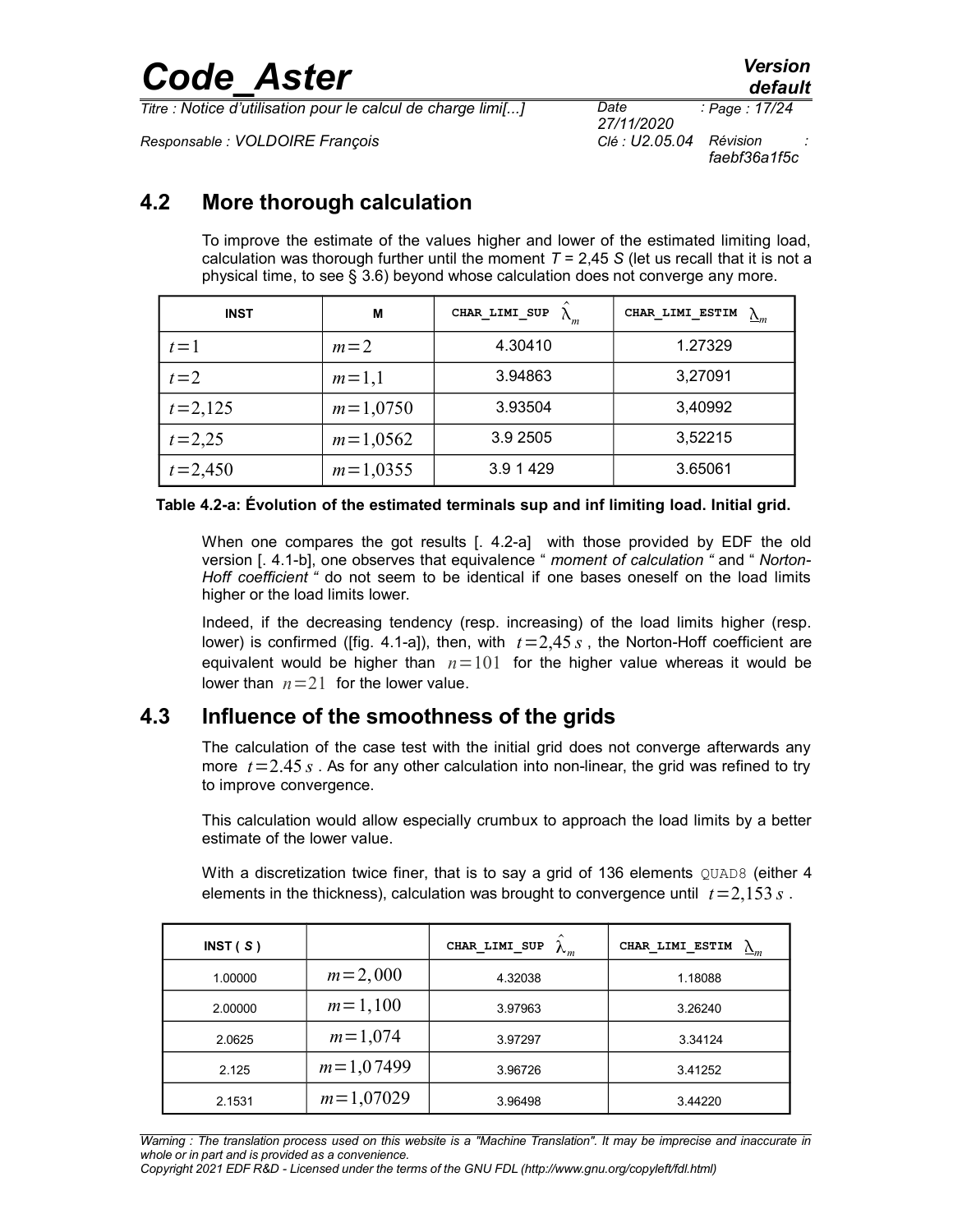*Titre : Notice d'utilisation pour le calcul de charge limi[...] Date :*

*Responsable : VOLDOIRE François Clé : U2.05.04 Révision :*

### *faebf36a1f5c*

#### **Table 4.3-a: Évolution of the estimated terminals sup and inf limiting load. Fine grid.**

The relative variation  $\lambda_\text{lim}^\text{sup}-\lambda_\text{lim}^\text{inf}$ 1  $\chi_\text{lim}^\prime + \lambda_\text{lim}^\text{inf}$  master key of 6.97% (initial grid) with 14.11%

with the finer grid.

It is also noted that at the same moments ( $t=1$   $s$  and  $2$   $s$ ), one does not have exactly any more the same values higher and lower of the limiting load estimated with the initial grid [Table 4.2-a].

The influence of the smoothness of the grid thus appears at the same time in total convergence and in the precision Dbe estimated values at the saved moments. One concludes from it that LE calculation of limiting load by the finite elements is sensitive to the grids. The finer grid inevitably does not give a limit more pushed because of a stop of calculation earlier. This is not nevertheless a problem, knowing that analysis of limiting load by the law Norton-Hoff tends towards a singular problem which posesspoke difficulties of convergence. The objective of the analysis is to find one continuation of values of  $\hat{\lambda}_m^{\parallel}$  converging towards a limiting load  $\lambda_{\rm lim}^{\parallel}$  .

### **4.4 Évolution of the estimate with the list of momentS**

<span id="page-17-0"></span>For the case test SSNV 146 considered, the value of reference is not a theoretical value but resulting itself from a digital calculation.

The case test SSNV124, describing a situation of a solid 2D or 3D in charge of homogeneous manner, allows to compare the values estimated compared to an analytical solution, to see [V6.04.124] (for which  $\hat{\lambda}_m = \lambda_{\text{lim}}$ ,  $\forall m$ ).

|         | relative error compared to the value<br>of reference (in %) |           |  |
|---------|-------------------------------------------------------------|-----------|--|
| INST(S) | Value sup                                                   | Value inf |  |
| 1.00    | 0.00                                                        | 50.00     |  |
| 2.00    | 0.99                                                        | 0.99      |  |
| 3.00    | 0.00                                                        | 0.99      |  |
| 4.00    | 0.00                                                        | 0.10      |  |
| 5.00    | 0.00                                                        | 0.01      |  |

#### <span id="page-17-1"></span>**Table 4.4-a : Case test SSNV124**

Évolution of the relative error for the values sup and inf estimated for the limiting load

[\[Table 4.4-a \]](#page-17-1) watch the convergence of the values higher and lower estimated towards the analytical value of reference. This convergence is slow for the estimated lower value and it is much faster for the higher value.

These results tend to show that if one considers the average of the values higher and lower one would obtain a conservative value of the estimated limiting load.

*default Page : 18/24*

*27/11/2020*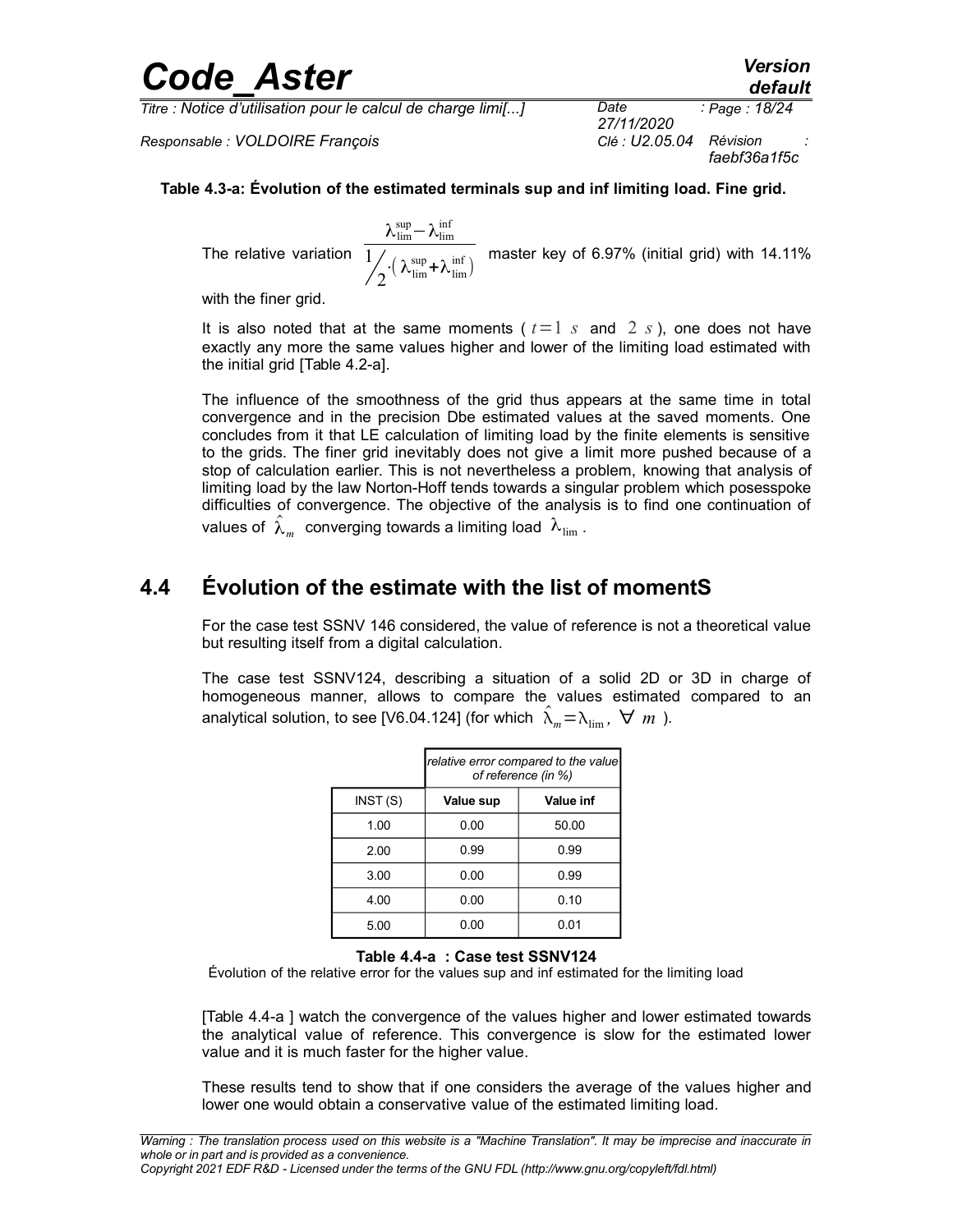*Titre : Notice d'utilisation pour le calcul de charge limi[...] Date :*

*Responsable : VOLDOIRE François Clé : U2.05.04 Révision :*

*27/11/2020 Page : 19/24 faebf36a1f5c*

### <span id="page-18-0"></span>**4.5 Problems presenting of symmetries**

On the way let us note an important facility in the implementation. Although the limiting load  $\lambda_{\text{lim}}$  that is to say calculated in the form of an integral on the field, it is not necessary to multiply the value obtained if one calculates on a under-part of the solid, cell of symmetry of the problem.

We illustrate it with an alternative 3D of axisymmetric modeling C of the case test SSNV124.

The case represents an internal cylinder of ray thus  $a=1 \, mm$  and Externe  $b=3 \, mm$ subjected to a pressure interns 1 *MPa* in internal wall.



**Figure 4.5-a: cylinder under internal pressure (SSNV124c test).**

With the grid of the  $\frac{1}{4}$  of cylinder presented [fig. 4.5-b], one can read in the table below directly the results of the values higher and lower of the estimated limiting load.

| #TABLE SDASTER  |                |              |                               |
|-----------------|----------------|--------------|-------------------------------|
| NUME ORDRE INST |                |              | CHAR LIMI SUP CHAR LIMI ESTIM |
|                 | 1 1.00000E+000 | 8.00361E+000 | 2.34638E+000                  |
|                 | 2 1.69897E+000 | 8.00360E+000 | 5.91927E+000                  |
|                 | 3 2.00000E+000 | 8.00360E+000 | 6.84900E+000                  |
|                 | 4 3,00000E+000 | 8.00360E+000 | 7.87601E+000                  |
|                 | 5 4,00000E+000 | 8.00360E+000 | 7.99071E+000                  |
|                 | 6 5.00000E+000 | 8.00360E+000 | 8.00231E+000                  |
|                 | 7 6.00000E+000 | 8.00360E+000 | 8.00347E+000                  |
|                 | 8 7.00000E+000 | 8.00360E+000 | 8.00359E+000                  |
|                 | 9 8.00000E+000 | 8.00360E+000 | 8.00360E+000                  |
|                 |                |              |                               |

**Table 4.5-a: Évolution of the estimated terminals sup and inf limiting load. Case SSNV124c test.**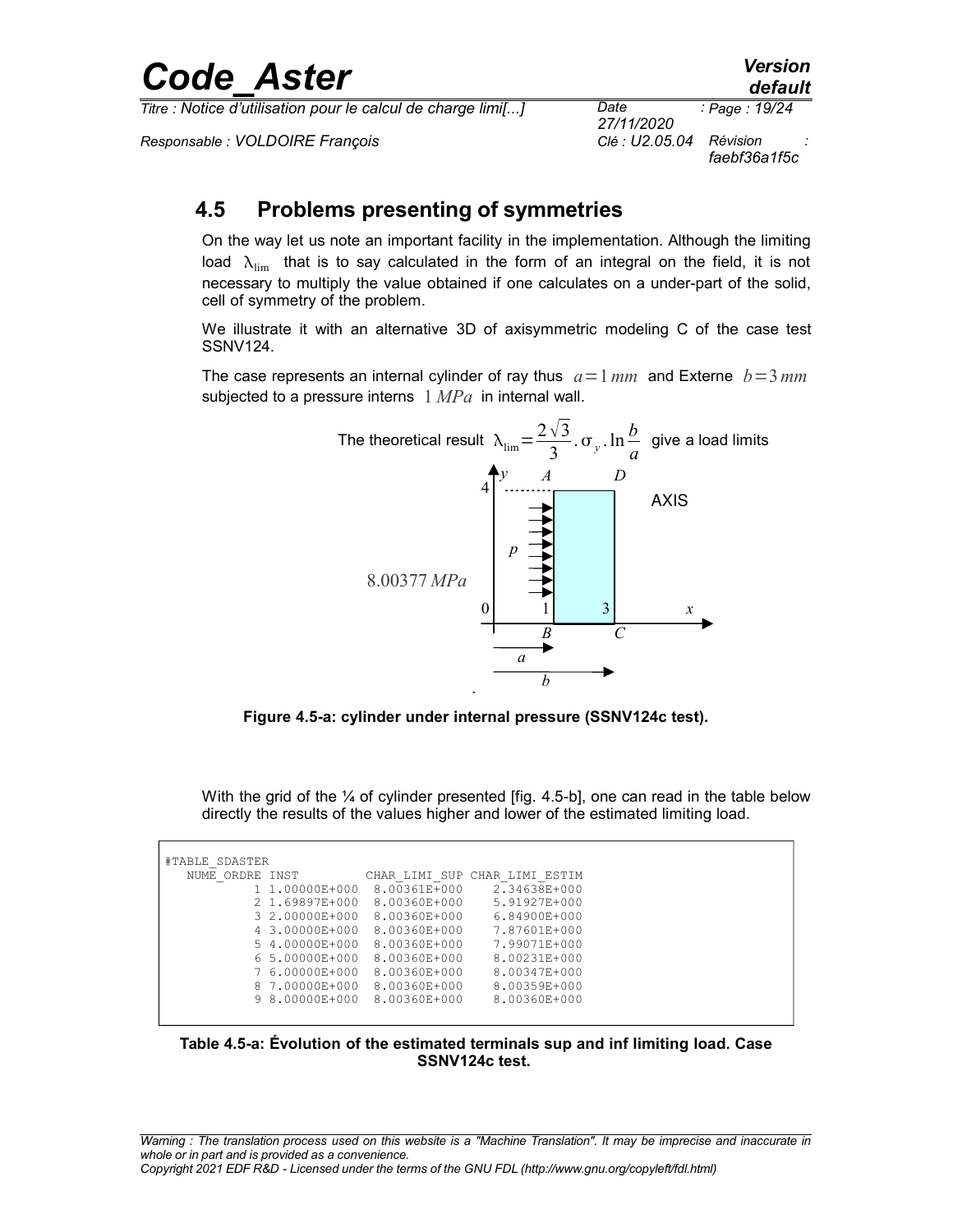

*Responsable : VOLDOIRE François Clé : U2.05.04 Révision :*



*27/11/2020 Page : 20/24 faebf36a1f5c*



<span id="page-19-0"></span>**Figure 4.5-b: Grid of the quarter of cylinder considered (SSNV124).**

#### **4.6 Comparison analyzes limit and incremental elastoplastic calculation until the ruin on an example**

It is known that in perfect elastoplasticity, the tangent operator has worthless eigenvalues starting from a certain level of loading in effort: that means that the elastoplastic solid reached the plastic ruin.

It can be interesting to do an elastoplastic calculation (with criterion of von Mises) incremental until the ruin, in order to obtain a lower "terminal" of the limiting load. As the algorithm of Newton used to solve nonlinear static balance diverges for this level from loading, it is necessary to use a piloting by length of arc [R5.03.80], or on a variable of displacement, being used to control the loading by the deformation of the solid undergone before the ruin.

Here an industrial example: it is calculation nearion interns limit of a Joint of Canopy tank. The problem is axisymmetric; the part is blocked on its higher border. The limit of resistance (contractual) is fixed at 100 *MPa* ; a criterion of von Mises is admitted. Two calculations were carried out:

- a calculation of analysis limits with the method presented in the preceding paragraphs;
- a perfect elastoplastic incremental calculation (without and with work hardening), with criterion of von Mises in great transformations (Simo-Miehe, to see [R5.03.21]), in order to check that the change of geometry substantially does not modify the limiting prediction of pressure.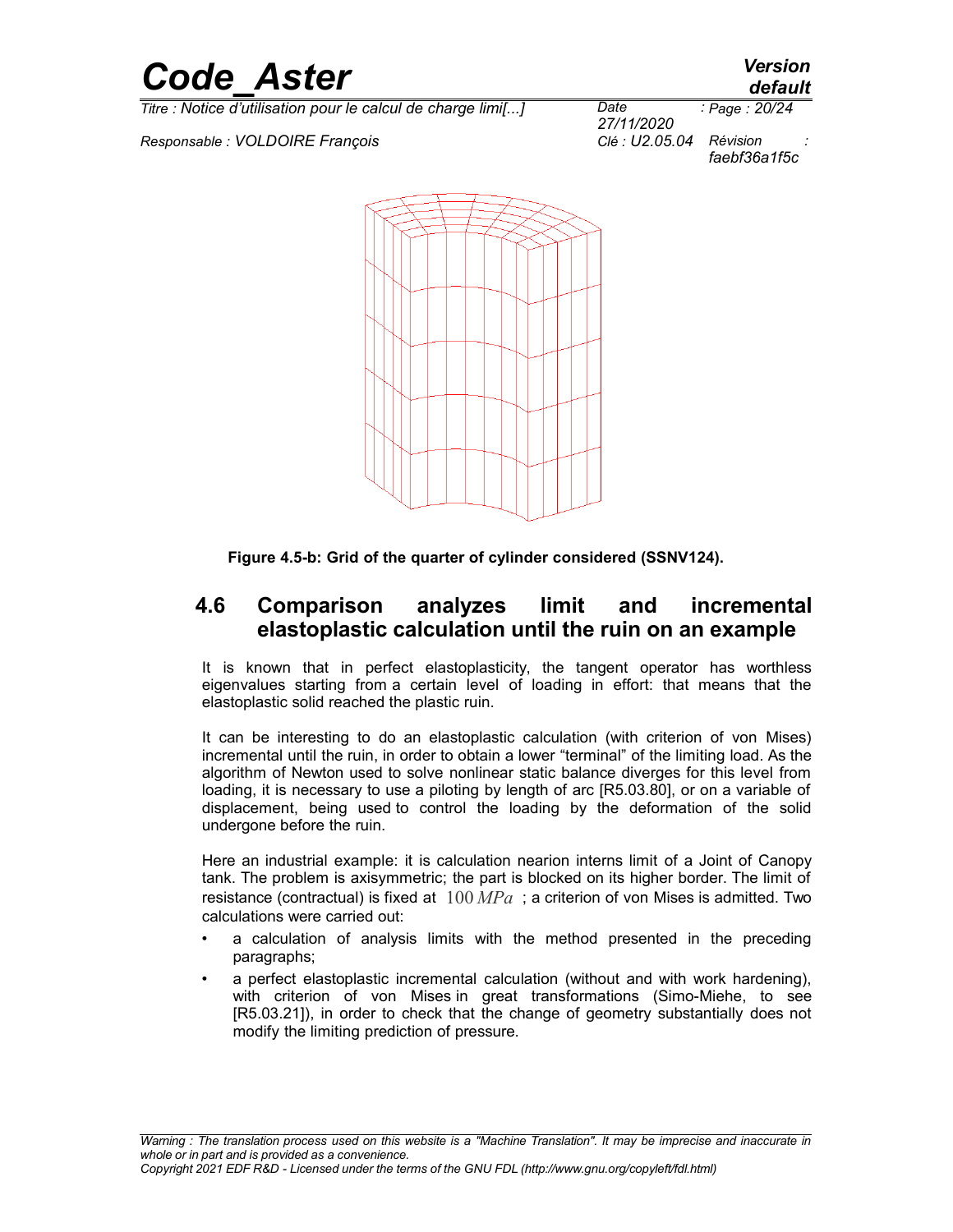### *Code\_Aster Version default Titre : Notice d'utilisation pour le calcul de charge limi[...] Date : 27/11/2020 Page : 21/24 Responsable : VOLDOIRE François Clé : U2.05.04 Révision : faebf36a1f5c z*

im it an aly sis

 $\overline{1}$ 

*r*

|  | Figure 4.6-a. Deformed grid (amplified) |  |  |
|--|-----------------------------------------|--|--|
|  |                                         |  |  |

[Fig. 4.6-a] the watch which the calculated deformations are very close between the two methods and make it possible to predict the mode of ruin.

F in ite elasto plastic strains

limiting calculation of analysis elastoplastic incremental calculation

Miehe)

in great transformations (Simo-

[Fig. 4.6-b] the watch the convergence of the continuations of the terminals of limiting pressure  $\lambda_m$  and  $\hat{\lambda}_m$  according to the coefficient of regularization of the method of calculating of analysis limiting, towards the exact limiting pressure. The arithmetic mean of the two terminals seems to constitute a good estimate of the limiting pressure. For the last value of the coefficient of regularization chosen, one obtained the values deferred to [tab.4.6-a]. One compares them with perfect elastoplastic incremental calculation in great transformations. It is noted that the values are very close.

| limiting analysis: limit lower | limiting analysis: limit higher | perfect elastoplastic incremental calculation |
|--------------------------------|---------------------------------|-----------------------------------------------|
| 18,72 MPa                      | 23,84 MPa                       | 23,25 MPa                                     |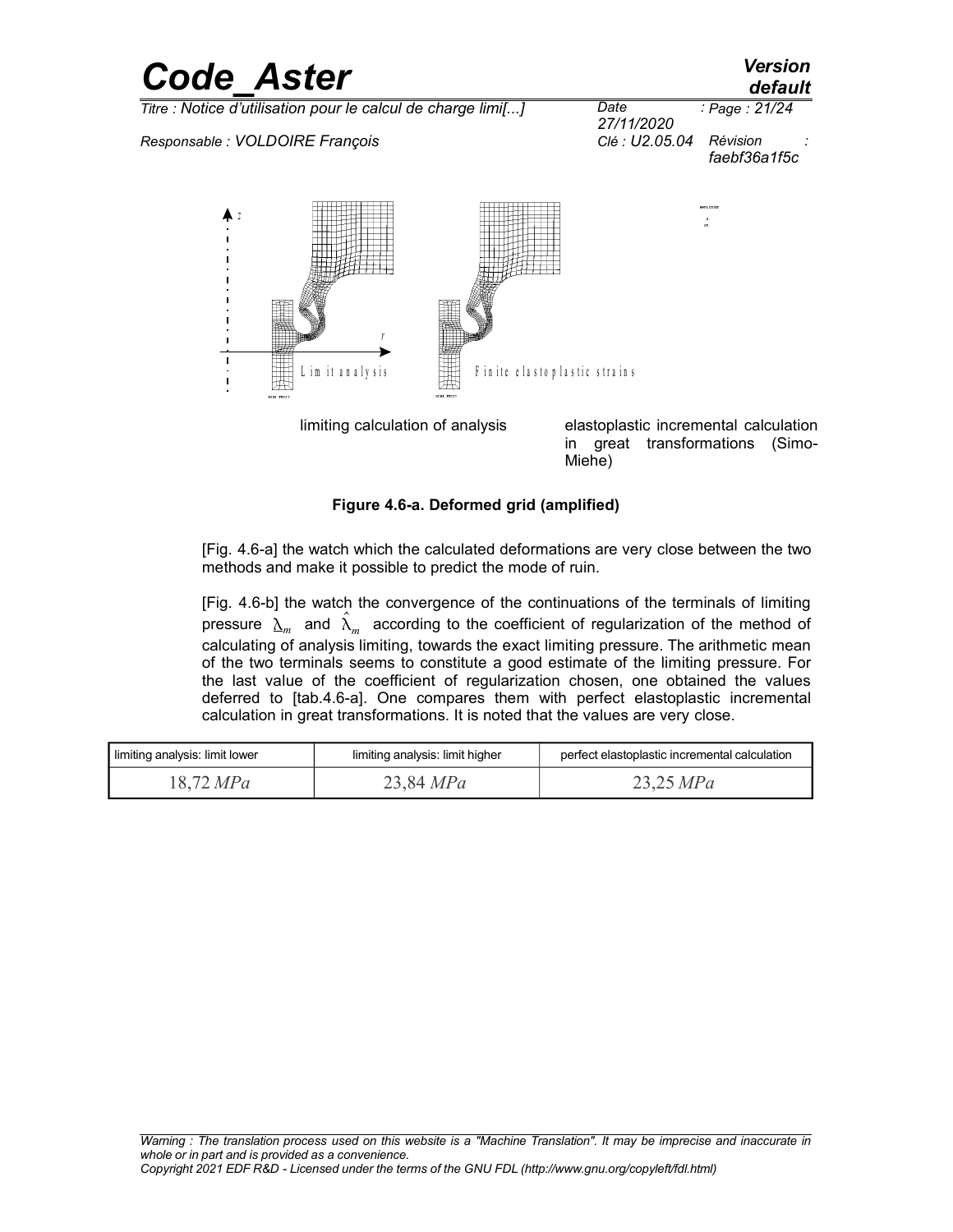*Titre : Notice d'utilisation pour le calcul de charge limi[...] Date :*

*Responsable : VOLDOIRE François Clé : U2.05.04 Révision :*

*faebf36a1f5c*



**Table 4.6-a: Limiting pressures.**

#### Figure 4.6-b. Limiting calculation of analysis: convergence of the continuations  $\sum_{m}$  and  $\hat{\lambda}_m^{\phantom{\dag}}$  according to the coefficient of regularization, towards the exact limiting pressure.

Perfect elastoplastic incremental calculation in great transformations was carried out with two types of piloting:

by a radial displacement of a particular point;

• by length of arc (this last piloting having been more performing in time calculation);

and it was compared the results with those obtained by a calculation in small transformations.

One of the questions which installation is finally the effect of the work hardening of material, and thus of the choice of the threshold of resistance.

This is why one carried out an incremental elastoplastic calculation by taking account of the traction diagram of material considered (the principal parameters being:  $\sigma_y = 195 MPa$ ,  $\sigma_u = 520 \, MPa$  ).

[Fig. 4.6-c] allows to note that on this case two pilotings give an identical solution in great transformations, which is more "flexible" that in small transformations. The pressure of found ruin is higher than  $56,4 \text{ MPa}$ . Paid for a value  $\sigma_y=100 \text{ MPa}$ , one "would have found": 28,9 *MPa* .

*This example thus makes it possible to measure the conservative effect of the limiting method of* analysis while having taken as threshold of resistance the elastic limit  $\mathbf{\sigma}_y$  . On the other hand, to take the ultimate limit  $\ _{{\rm {or}}\ }$  as threshold seems nonconservative, the structure undergoing of the *substantial changes of geometry as soon as it plasticizes, before the ruin, in the way considered for incremental calculation.*

# *default*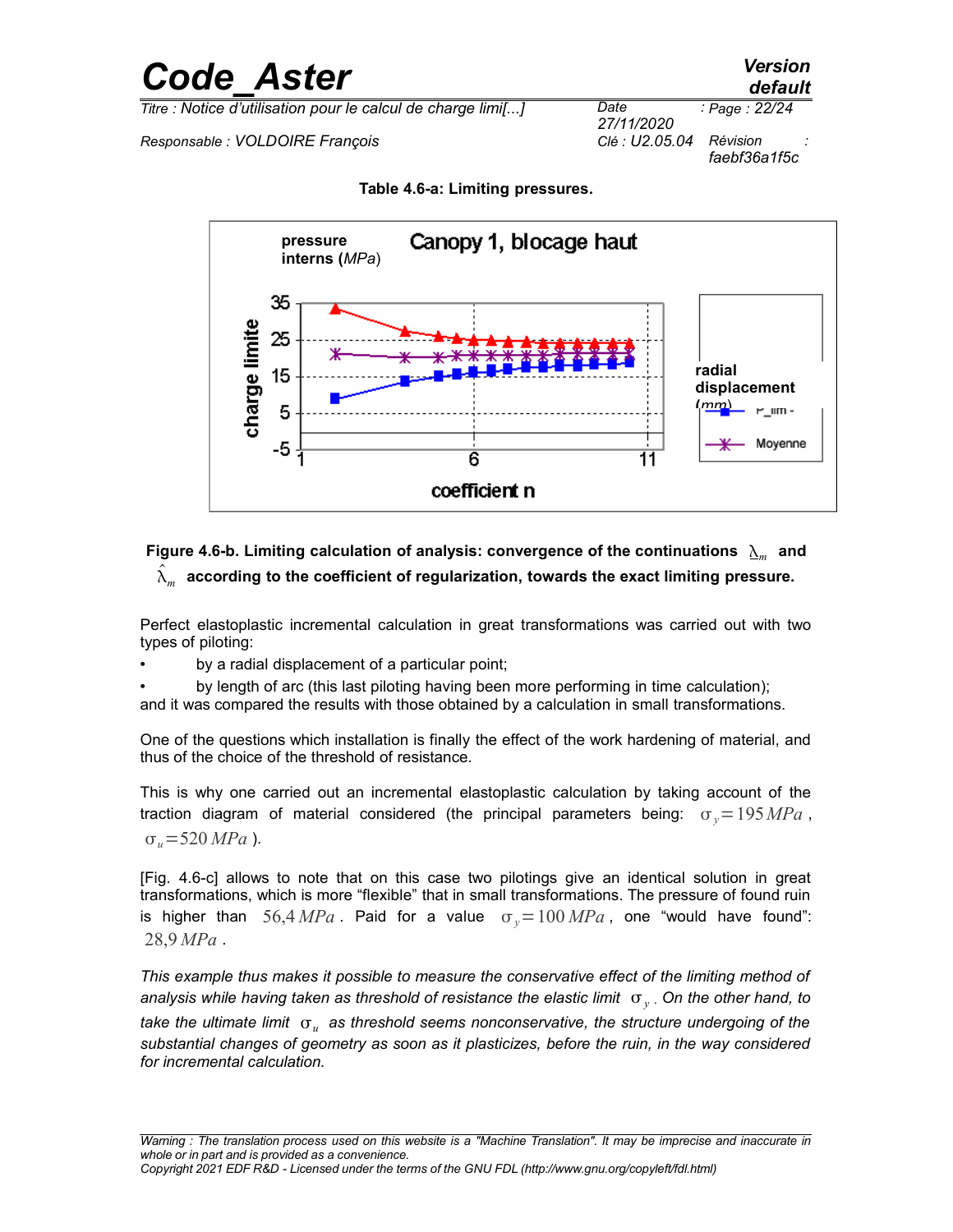

*Responsable : VOLDOIRE François Clé : U2.05.04 Révision :*



**Figure 4.6-c. Elastoplastic incremental calculation in great transformations (Simo-Miehe) with two types of piloting, compared with a calculation in small transformations.**

*27/11/2020 Page : 23/24 faebf36a1f5c*